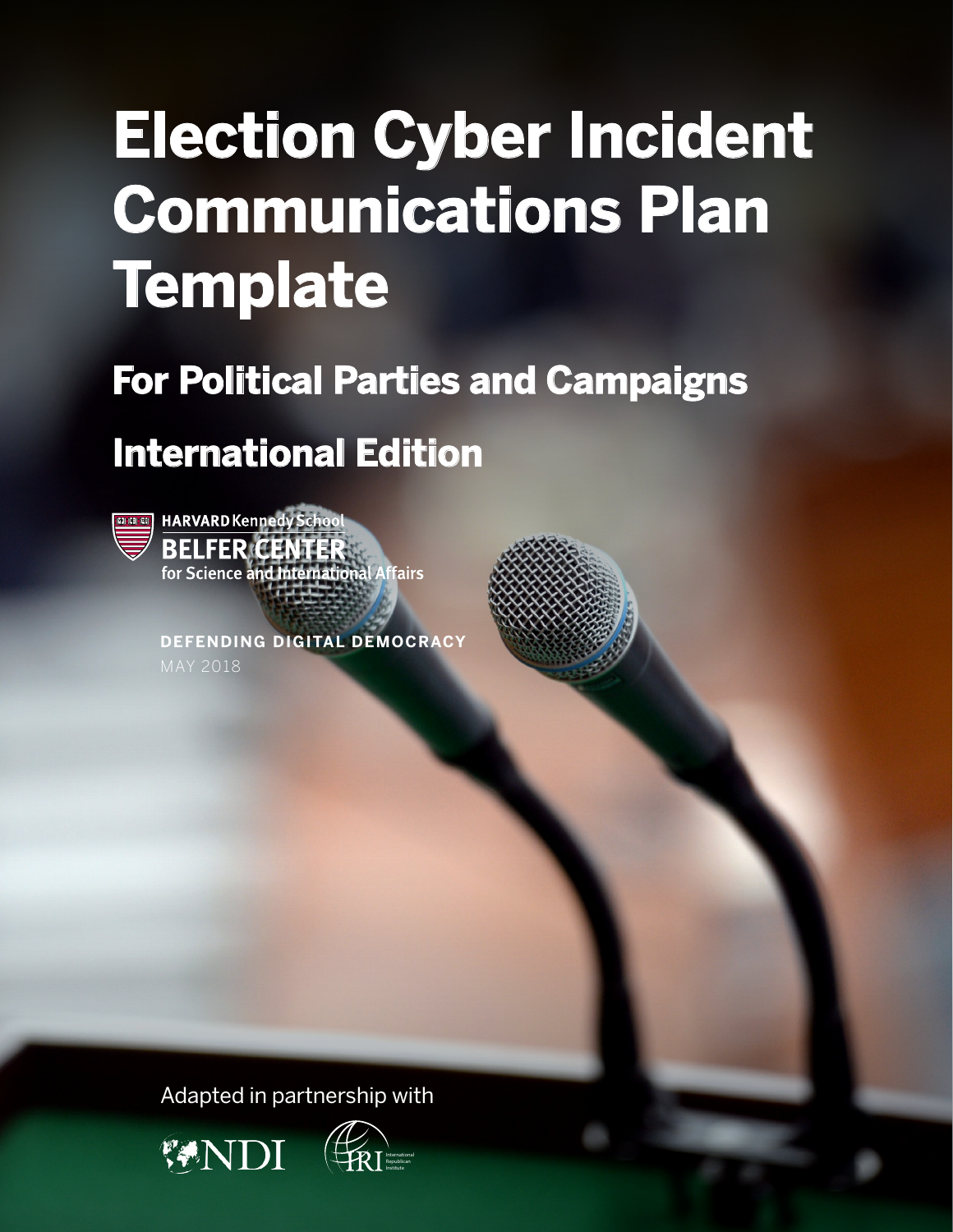#### **Defending Digital Democracy Project**

Belfer Center for Science and International Affairs Harvard Kennedy School 79 JFK Street Cambridge, MA 02138

**www.belfercenter.org/D3P**

International Edition partners:

#### **The National Democratic Institute**

www.ndi.org

#### **The International Republican Institute**

www.iri.org

Statements and views expressed in this document are solely those of the authors and do not imply endorsement by Harvard University, the Harvard Kennedy School, or the Belfer Center for Science and International Affairs.

Design & Layout by Andrew Facini

Cover photo: Adobe Stock

Copyright 2018, President and Fellows of Harvard College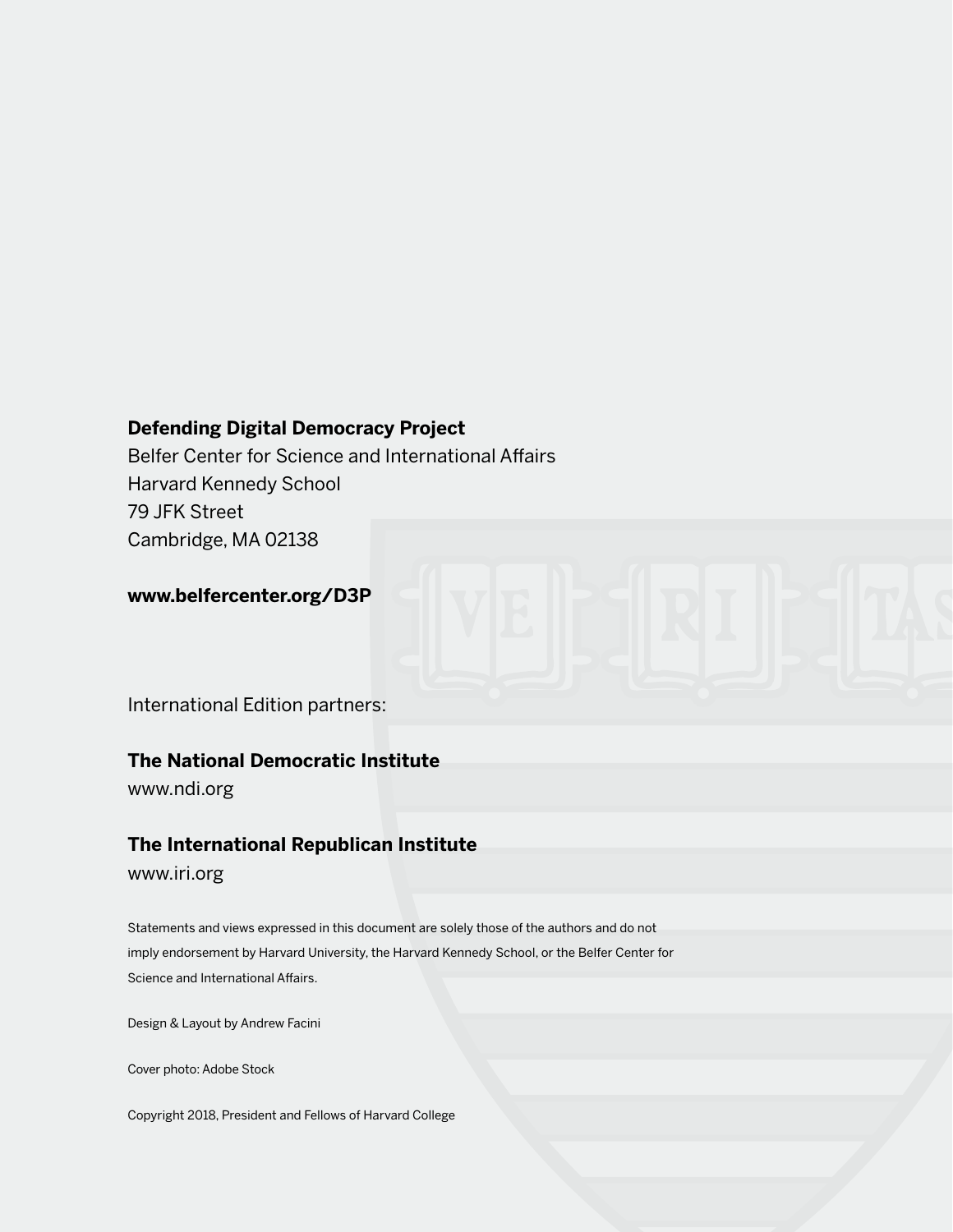

## Licouon opper moias<br>Communications Dla vommunoaciono i iai<br>Tamplata **Election Cyber Incident Communications Plan Template**

### **For Political Parties and Campaigns**

### **Contents**

| Communications Coordination & Response Checklists 24 |  |
|------------------------------------------------------|--|
|                                                      |  |
|                                                      |  |
|                                                      |  |
|                                                      |  |
|                                                      |  |
|                                                      |  |
|                                                      |  |
|                                                      |  |
|                                                      |  |
|                                                      |  |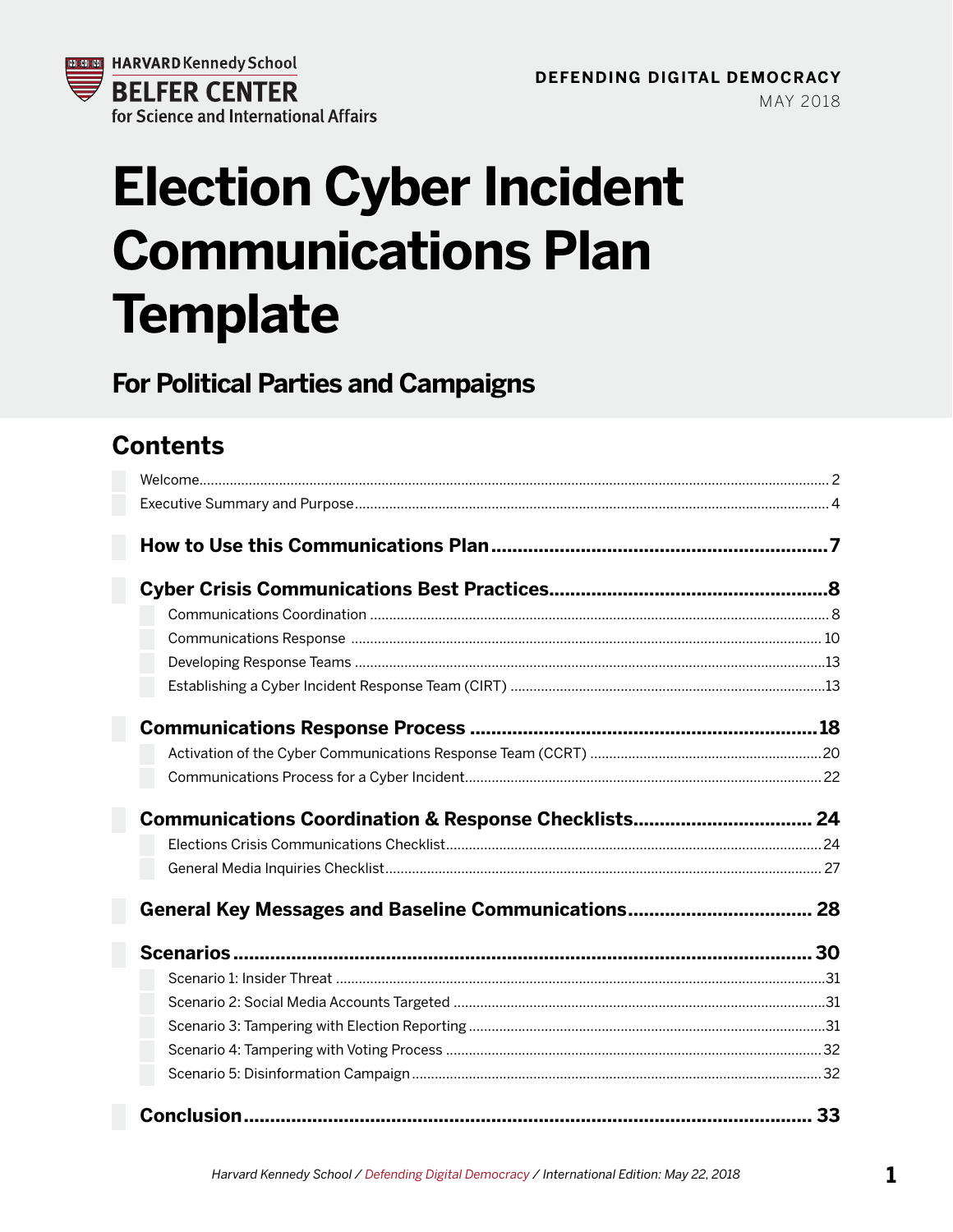#### <span id="page-3-0"></span>**Welcome**

We established the **Defending Digital Democracy Project** (D3P) in July 2017 with one goal: to help secure democratic elections against cybersecurity threats and information operations. There are several groups on the frontlines of defending democracy: (1) political campaigns; (2) political parties, (3) election officials, and (4) non-governmental organizations.

Over the past year, we set out to provide campaign, political party, and election professionals with practical guides to the most applicable cybersecurity best practices in advance of the 2018 midterm elections in the United States. In November 2017, we released "The Cybersecurity Campaign Playbook" for campaign professionals. In February 2018, we released a set of three U.S. elections playbooks designed to be used together by U.S.-based election administrators: "The State and Local Election Cybersecurity Playbook," The Election Cyber Incident Communications Coordination Guide," and "The Election Incident Communications Plan Template."

Following the release of those playbooks, we heard from international organizations about the need for similar preparation globally. To respond to this need, we are releasing the "Election Incident Communications Plan Template" for a global audience. Wherever election cybersecurity incidents occur, political parties, campaigns, and others supporting democratic elections should be equipped with the tools to communicate quickly and effectively to maintain confidence in the democratic election system.

D3P is a bipartisan team of cybersecurity and policy experts from the public and private sectors, as well as professionals with deep experience in political campaigns. We collaborated with the International Republican Institute (IRI) and the National Democratic Institute (NDI) to develop a communications response playbook adapted for the international election landscape.

One of the most significant requirements we encountered was a request for guidance on how to communicate in a cyber crisis, because many political parties, campaigns, and other democratic election organizations see cybersecurity issues as unfamiliar territory.

This Template is primarily intended for use by political parties or campaigns as a foundation from which they can develop their own tailored communications response plans, which include best practices, recommended external response processes, and scenarios to anticipate an election cyber incident.

We hope this Template becomes a starting point for political organizations in all countries to prepare for their response to an election cyber incident.

Finally, we would like to thank the political parties, campaigns, election officials, and organizations for whom we wrote this Template and the others in the series. You are the frontline defenders of democracy. We hope this effort helps make that tremendous responsibility a little easier.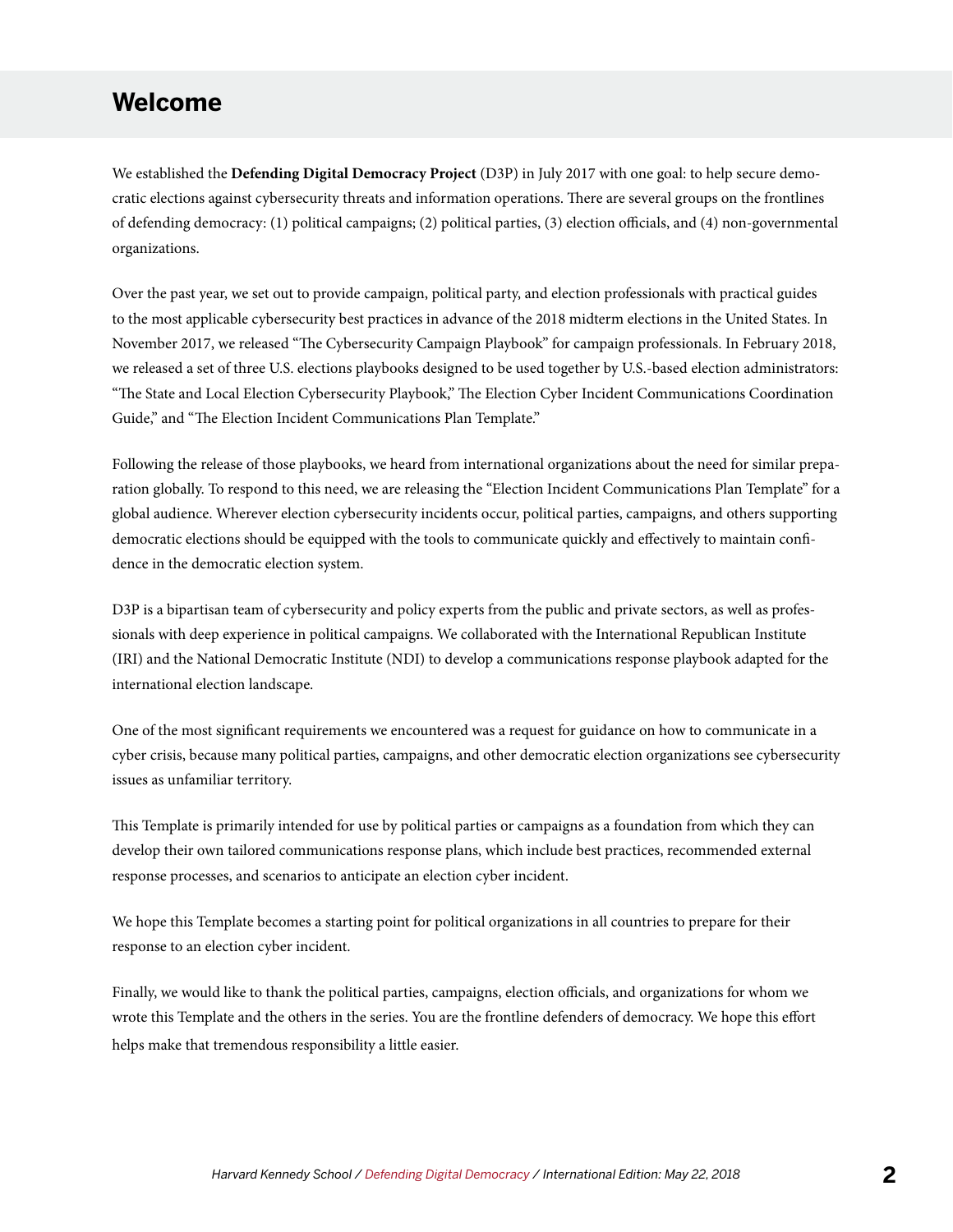#### **Authors and Contributors**

This project was a collaboration between the D3P, IRI and NDI. Since their creation in 1983 by an Act of Congress, which established the National Endowment for Democracy, IRI and NDI have responded to the aspirations of people around the world to live in democratic societies that protect basic human rights. The non-partisan Institutes have worked with political parties, civic groups, and parliaments in more than 100 countries to strengthen democratic institutions, safeguard elections, advance citizen engagement, and promote open, accountable government.

This project was made possible by dozens of people who generously volunteered their time. Special thanks are due to Siobhan Gorman, Chris Farley, and Meredith Davis Tavera, who wrote the plan. We would also like to thank Sarah Moulton and Jesper Frant of NDI and John Tomaszewski and Sam LaHood of IRI for working with us to internationalize this Template.

We are further indebted to the people listed below who invested countless hours in reviewing drafts and providing input.

| <b>DEFENDING DIGITAL DEMOCRACY</b>                                                                                  | Α      |
|---------------------------------------------------------------------------------------------------------------------|--------|
| Eric Rosenbach, Co-Director, Harvard Kennedy School Belfer<br>Center; Director, Defending Digital Democracy Project | S      |
| Robby Mook, Co-Director, D3P                                                                                        | J      |
| Matt Rhoades, Co-Director, D3P                                                                                      | S      |
| <b>Caitlin Conley, Executive Director, D3P</b>                                                                      | s      |
| Meredith Davis Tavera, D3P, Harvard Kennedy School                                                                  | J      |
| Mari Dugas, Project Coordinator, Defending Digital Democra-<br>cy, Harvard Kennedy School Belfer Center             | F      |
| <b>Chris Farley, Associate, Albright Stonebridge Group</b>                                                          | B      |
| Siobhan Gorman, Partner, Brunswick Group, D3P Senior<br><b>Advisory Group</b>                                       | A<br>Κ |
|                                                                                                                     | A<br>v |

#### ADDITIONAL AUTHORS AND CONTRIBUTORS

**Steve DiPangrazio**, International Republican Institute

**Jesper Frant**, National Democratic Institute

**Sam LaHood**, International Republican Institute

**Sarah Moulton**, National Democratic Institute

**John Tomaszewski**, International Republican Institute

**Frank White**, Independent Communications Consultant

#### BELFER CENTER WEB AND DESIGN TEAM

**Arielle Dworkin**, Digital Communications Manager, Harvard Kennedy School Belfer Center

**Andrew Facini**, Publications and Design Coordinator, Harvard Kennedy School Belfer Center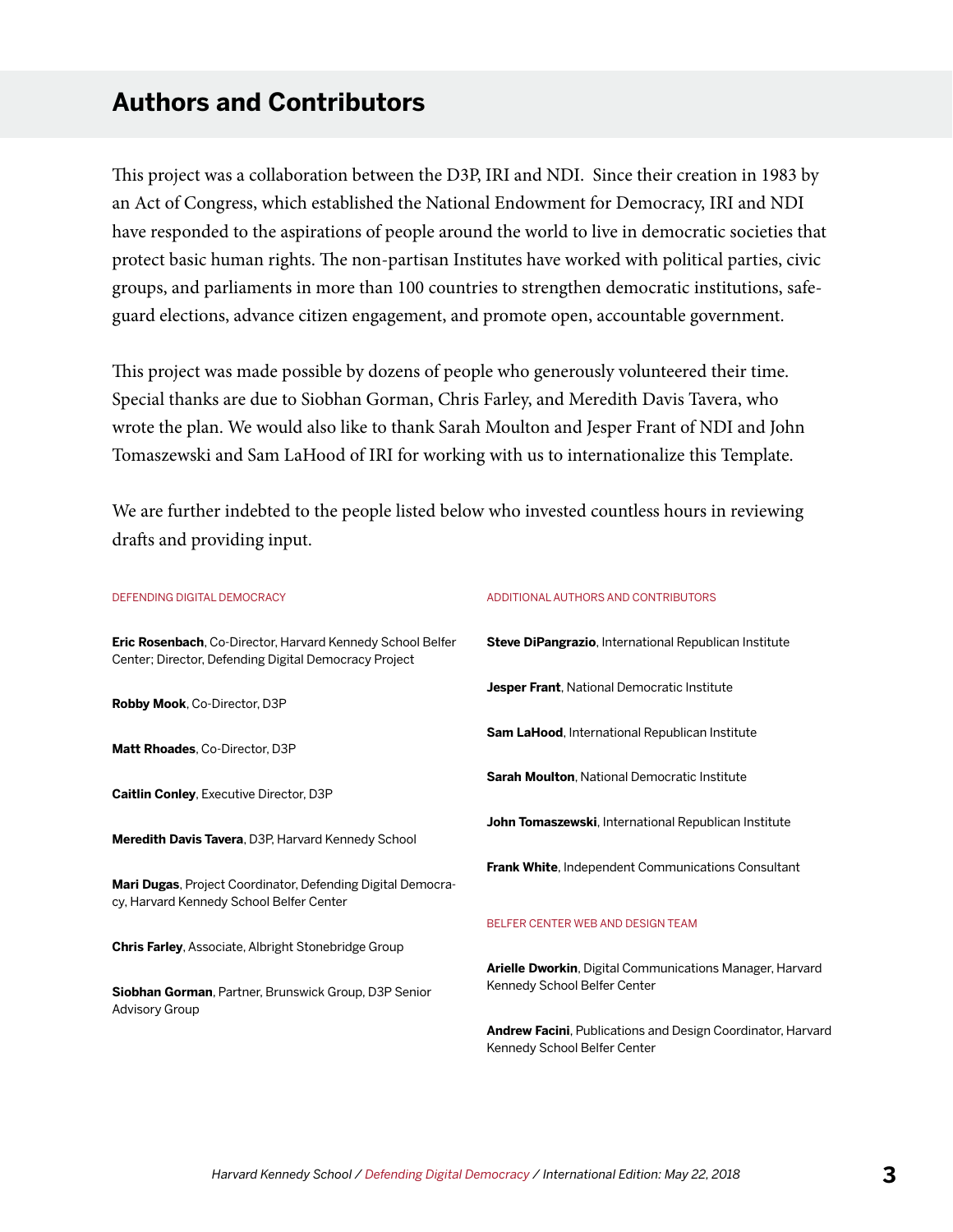#### <span id="page-5-0"></span>**Executive Summary and Purpose**

In the last few years, the threats of election meddling through cyber means have escalated and become more diverse—and potentially disruptive—to the voting process. An election-related cyber incident can span a wide spectrum of malicious cyber activity. During a political campaign, it could range from theft of campaign data or malicious actors breaking into a party or candidate's website, to spreading misinformation in an effort to tip an election. The goal is often to undermine trust in, and support for, democratic institutions.

Given the growing cyber threats to elections globally, political parties and campaigns are preparing for ways to respond to a cyber incident on all fronts, including external communications. Effective communications in a cyber incident, demonstrating that the affected organization is managing the incident to preserve the integrity of the election, are critical for maintaining trust in democratic systems.

**The primary objective of this document is to enable political parties and campaigns to maintain public confidence in the integrity of their democratic election system in the event of a cyber incident.** This document provides a template and guidance for political parties and campaigns to build their own communications plans for election-related cybersecurity incidents. It includes a set of best practices and provides a structure for a communications response playbook that political parties can then build out and tailor to their own country and circumstances.

A central component of maintaining trust is providing the public with timely and accurate information. Equally important is dispelling inaccurate information as quickly as possible, especially in today's perpetual cycle of traditional and social media coverage. Maintaining trust is most effectively accomplished when party officials—across affiliations and jurisdictions—speak with one coordinated voice.

The potential for cyber incidents on campaign infrastructure, such as websites, donor and party member databases, and social media accounts, is an unfortunate reality of our time. There has been growing interest in using cyber means to spy on or disrupt U.S. elections, dating back at least to 2008 and culminating in the high-profile cyber incidents in 2016.

At the same time, government officials and civic leaders across Europe have focused on cyber incidents targeting major democratic institutions at least since the widely publicized intrusion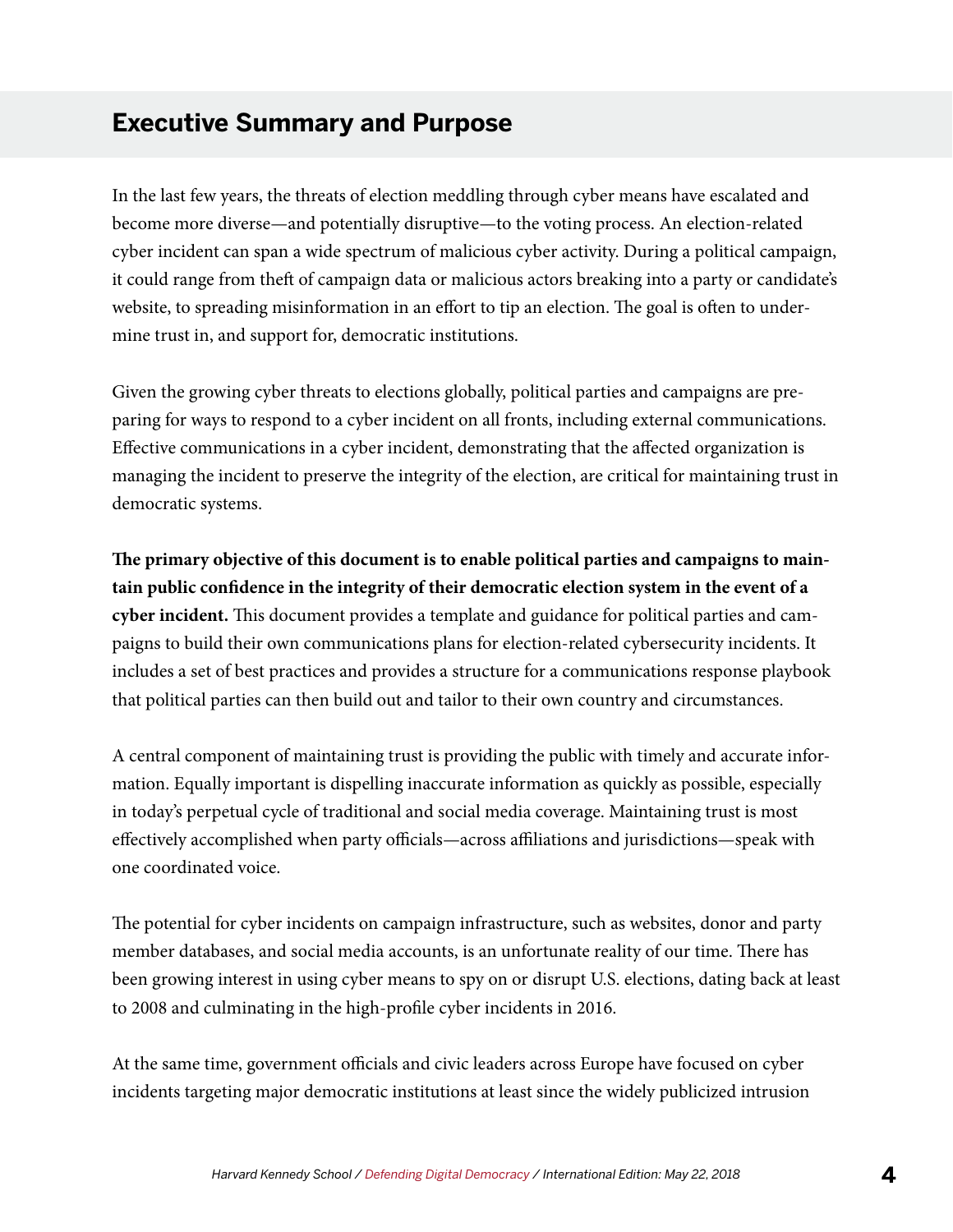into the systems of the German Federal Parliament (the Bundestag) in 2015. Concern mounted into the major election year of 2017, in which both the Netherlands and Norway decided to conduct their national vote counts on paper in case electronic systems were to be disrupted, French presidential candidate Emmanuel Macron's campaign was the "victim of a massive and coordinated hack," and Germany scrambled to protect its systems after incidents targeting think tanks closely associated with the country's two major parties.

That trend has rightly caused concern for political parties and campaigns involved in elections all over the world. In future cycles, the efforts to compromise elections may extend to new countries or involve new tactics. Every political organization, as part of their overall security strategy, should therefore incorporate a cyber crisis communications plan.

That plan should enable party officials to demonstrate confidence as they manage a cyber incident. All public statements should demonstrate that party officials are handling the situation competently. Any specific details they provide should be limited to those that will not change. The scope of the incident, for example, is likely to shift and party officials should not discuss this aspect publicly at the outset. Modifying the story can undermine confidence in the management of the incident and the election system itself.

Further, there are elements of a cyber incident that require special preparation, because a cyber crisis is different from other crises in key ways:

You will likely know very few facts when you first have to communicate about an incident, and you will need to demonstrate that you are managing the incident confidently and competently with relatively little information.

Many journalists covering cyber-related stories know technical and policy issues and have a variety of knowledgeable and trusted sources, so they may learn about details before you do.

Cyber incidents may require coordination across a range of government and non-government institutions that do not normally work together.

Incidents targeting political campaign infrastructure can have effects that cascade across traditional jurisdictional boundaries.

A cyber incident has the potential to undermine public trust in a candidate, political party, or even the democratic election system itself. It is important to communicate honestly but in a way that avoids creating undue alarm.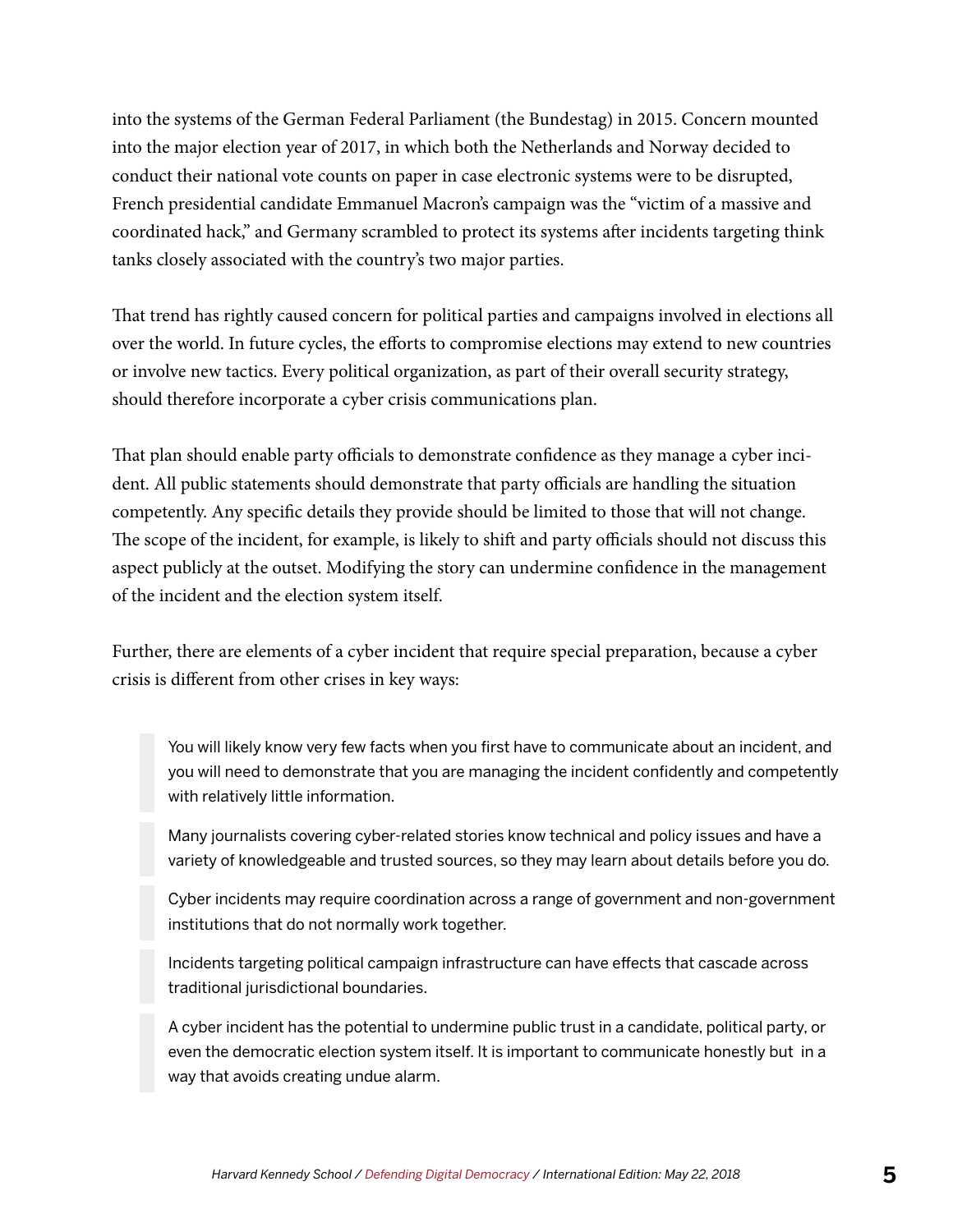The Template that follows outlines key components of a communications plan that political parties and campaigns can build out and tailor to their needs. This Template is designed to be used together with the **Cybersecurity Campaign Playbook European Edition**.

The sections that follow are suggestions only and should be retained, amended, or deleted based on your needs. **They will be in a template format, including bracketed text to insert the name of your organization or situation-specific details.**

The Template starts with how to use this communications plan. It then outlines best practices, key communications processes, and scenarios against which you can prepare.

Beyond the coordinated communications process outlined in this Template, your party officials should take additional measures to prepare for a cyber incident. Among the steps you can take immediately are:

Align the communications plan with the technical response plan, and update both regularly.

Test those plans frequently with simulations at various levels of your party.

Obtain regular updates on cyber threats, particularly as they relate to elections.

Maintain relationships with officials and experts who will be relevant to investigating and coordinating a response to any cyber incident.

Educate the public, where possible, about the work you are doing. Set the expectation that there will likely be some cyber threat activity during an election and explain how that activity differs from what would be required to interrupt the elections process.

It is important to update communications response plans frequently—at least every year—to familiarize new players with the process and ensure that you apply lessons learned from your experiences and those of other countries.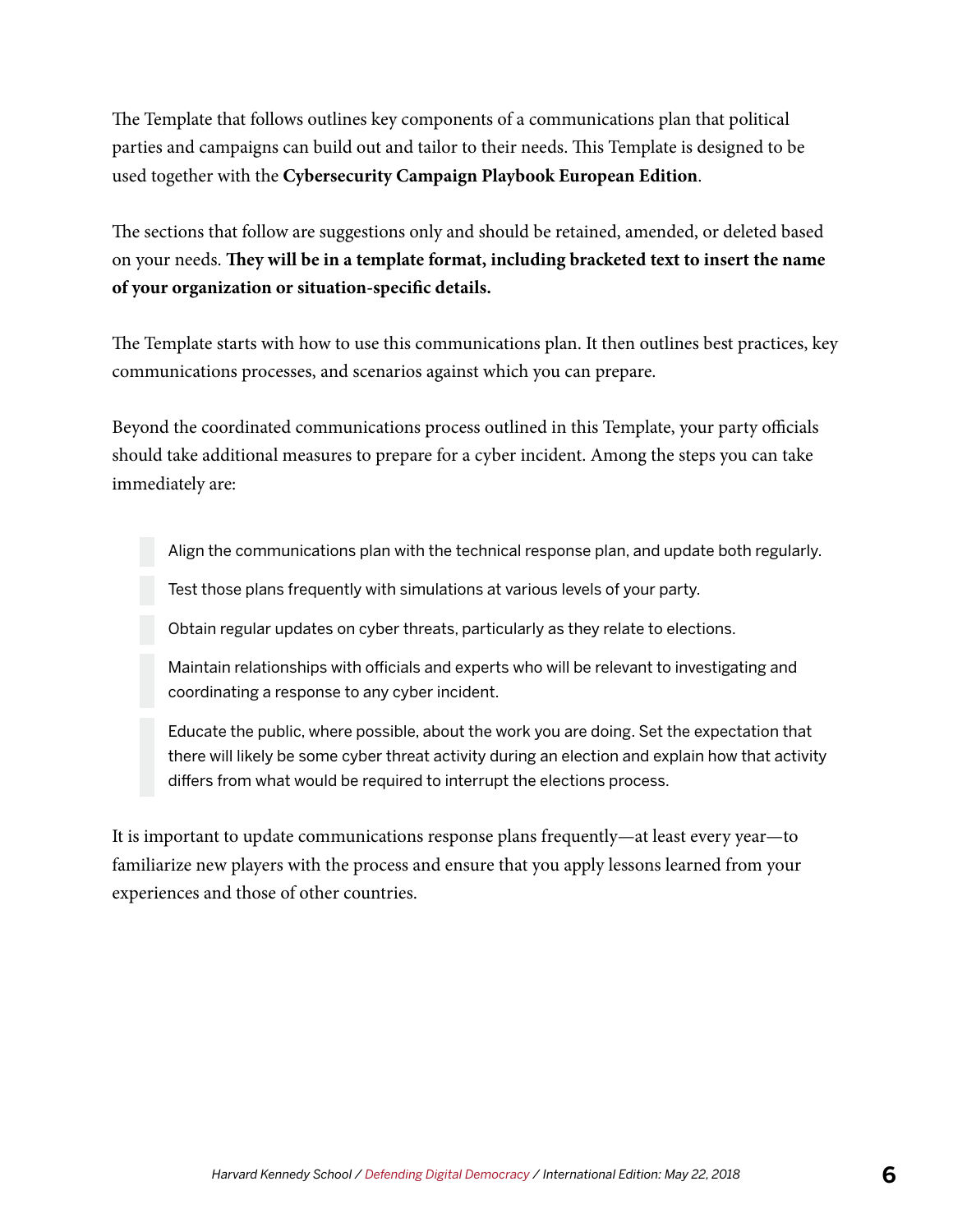## <span id="page-8-0"></span>**How to Use this Communications Plan**

[ORGANIZATION's] communications plan includes guidelines and template materials to help us respond to an election-related cyber incident quickly and in a coordinated fashion during the first several days of a cybersecurity incident.

While every situation is unique, this plan provides a foundation on which we can build an appropriate response that addresses an incident with the goal of maintaining confidence in the candidate, party, and the electoral process.

[ORGANIZATION] should own this plan exclusively and update it at least annually, especially as new cyber threats evolve and emerge.

#### **Key components include:**

**Cyber Incident Best Practices**: This section includes best practices for communicating with the media and other key stakeholders.

**Communications Process Workflow**: This component includes diagrams that outline who will manage the crisis response, serve as spokesperson, and manage day-to-day crisis communications during an incident.

**Response Checklist**: This checklist broadly outlines steps we should take during the first several days after learning about a potential incident.

**Establishing Baseline Communications**: It is important to communicate the steps we are taking to mitigate exposure to cyber incidents. Doing so will set a public baseline understanding of the risks and the good-faith efforts your organization has made to mitigate them. This section provides an example.

**Scenario Planning Guidelines and Materials**: This section includes possible scenarios we may face and guidelines for responding to them.

[It also includes communications materials for possible use in different scenarios. PLEASE NOTE THAT YOUR ORGANIZATION WILL NEED TO DEVELOP THESE MATERIALS USING THE GUIDELINES PROVIDED IN THE TEMPLATE.]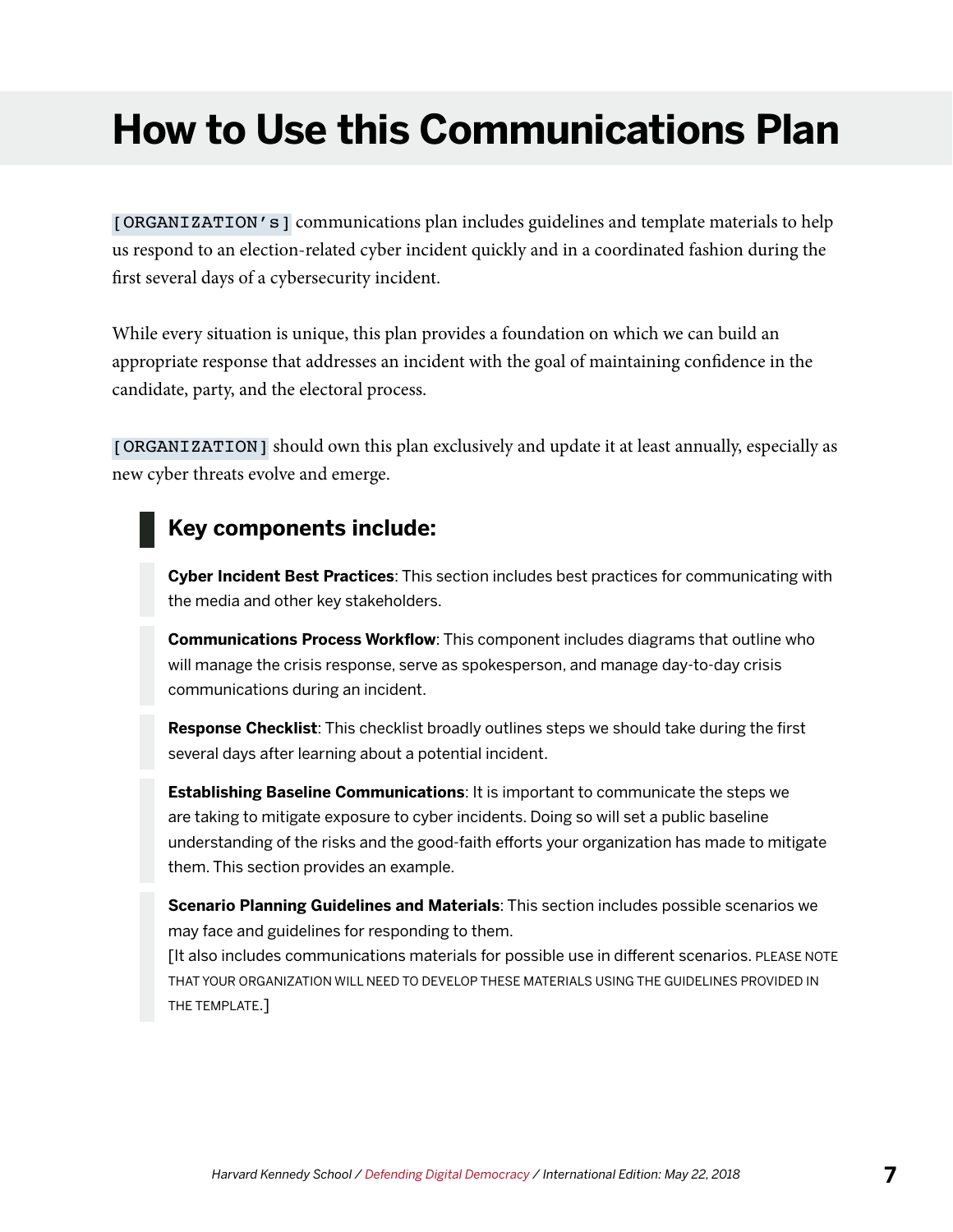## <span id="page-9-0"></span>**Cyber Crisis Communications Best Practices**

One of the top priorities during a cyber crisis will be to protect the integrity of the [campaign [and/or] the party]. The most effective way to achieve that goal is to respond confidently when the incident has become, or is about to become, public.

To lead confidently, political organizations need to prepare, train for, and test responses in advance. In today's dynamic political and data environment, every organization will likely have to respond to a cyber challenge at some point. Whether preparing for a cyber incident or another type of crisis, this plan can assist in developing a well-thought-out plan and response. That response will be central to protecting our [campaign/party].

#### **Communications Coordination**

**Set guidelines for communicating with outside parties in an incident.** Create a communications plan that provides internal and external thresholds for escalating incident reporting. The guidelines should identify the individual or team responsible for communicating to key external stakeholders, such as the media, party members, and law enforcement. They should also provide the timeframe for these communications and key individuals involved in communications response from the incident response team, such as public affairs, legal representatives, and senior leadership or the candidate.

**Establish connections between the incident response team and communications officers.** Every situation will require collaboration and cooperation of multiple team members and groups. The relationships between, and credibility of, each player is vital to a successful post-incident recovery.

**Encourage inter-party and international communication and collaboration.** Where practical, develop and use good working relationships with other political parties and organizations on cybersecurity issues. This could include coordination and sharing of information about external or domestic threats and/or developing codes of conduct or norms regarding the use of stolen information.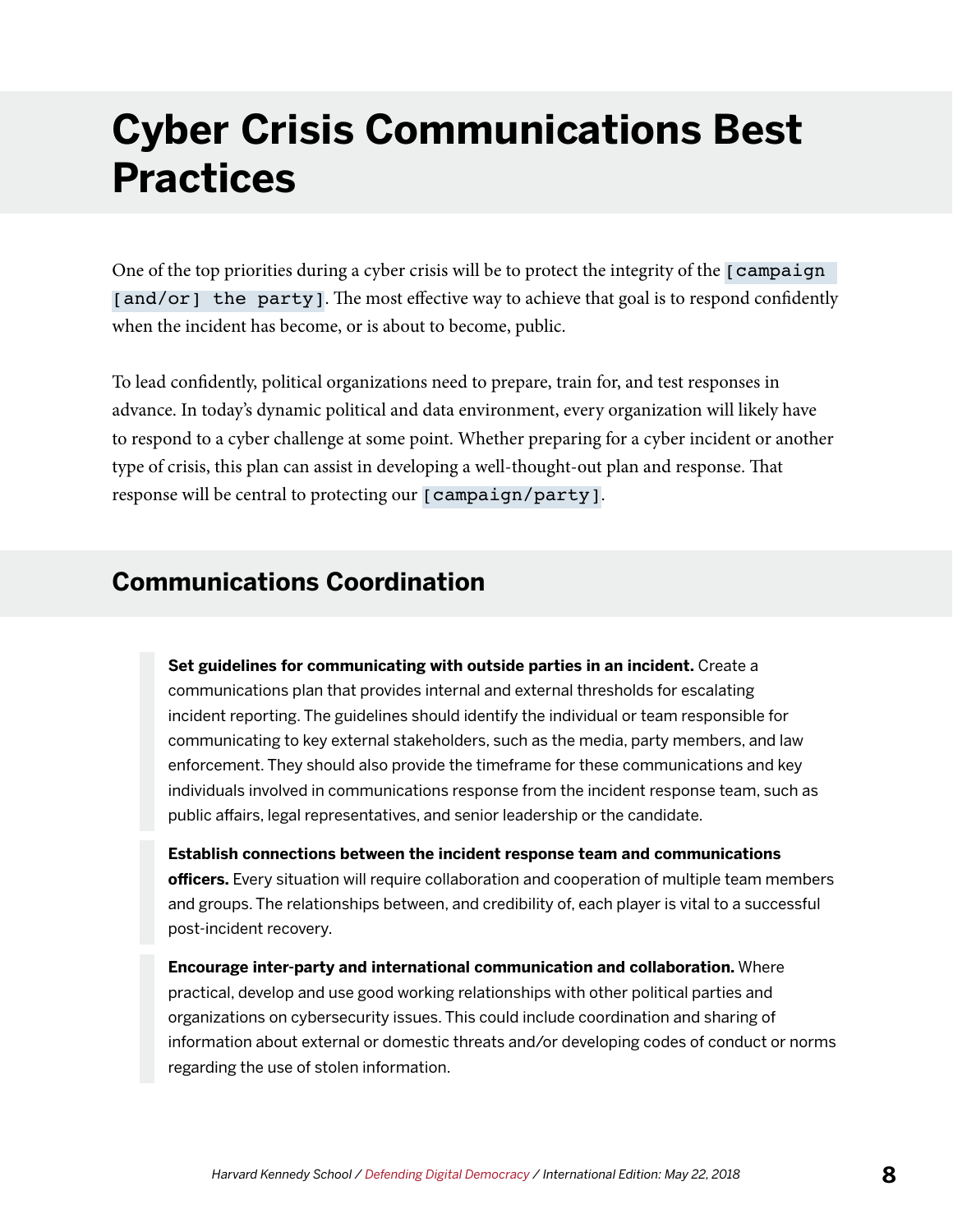### **Planning Ahead**

| <b>Near-Term Planning</b>                                                                                                                                                                                                                               | <b>Longer-Term Planning</b>                                                                                                                                                                     |
|---------------------------------------------------------------------------------------------------------------------------------------------------------------------------------------------------------------------------------------------------------|-------------------------------------------------------------------------------------------------------------------------------------------------------------------------------------------------|
| Determine internal roles and responsibilities.<br>Make sure there is a clear escalation process<br>within [ORGANIZATION] and the right teams<br>are talking to one another in the event of a cyber<br>incident. Designate an individual to be responsi- | Where practical, conduct crisis simulations,<br>coordinated with legal, technical, and outside<br>advisors, including key senior leaders across<br>[ORGANIZATION].                              |
| ble for ensuring that this process is established<br>and updated.                                                                                                                                                                                       | Prioritize stakeholders in advance and conduct<br>a reputational risk analysis to understand your<br>cyber risks.                                                                               |
| Plan your response to a cyber crisis in ad-<br>vance with a communications plan, including a<br>decision-making protocol and communications<br>materials.                                                                                               | Educate internal stakeholders about cyber<br>threats and your organization's planning and<br>response.                                                                                          |
| Regularly assess the current crisis communi-<br>cations plan and analyze communications gaps<br>and weaknesses.                                                                                                                                         | Where possible, educate the media and the<br>public through online channels, background<br>meetings, and public events on the resiliency of<br>the political party or campaign, and the current |
| Ensure cyber incident response is part of your<br>contingency planning. Make sure there is a<br>backup communications system in place in case<br>an incident takes out communications infra-<br>structure.                                              | work to mitigate cyber threats.                                                                                                                                                                 |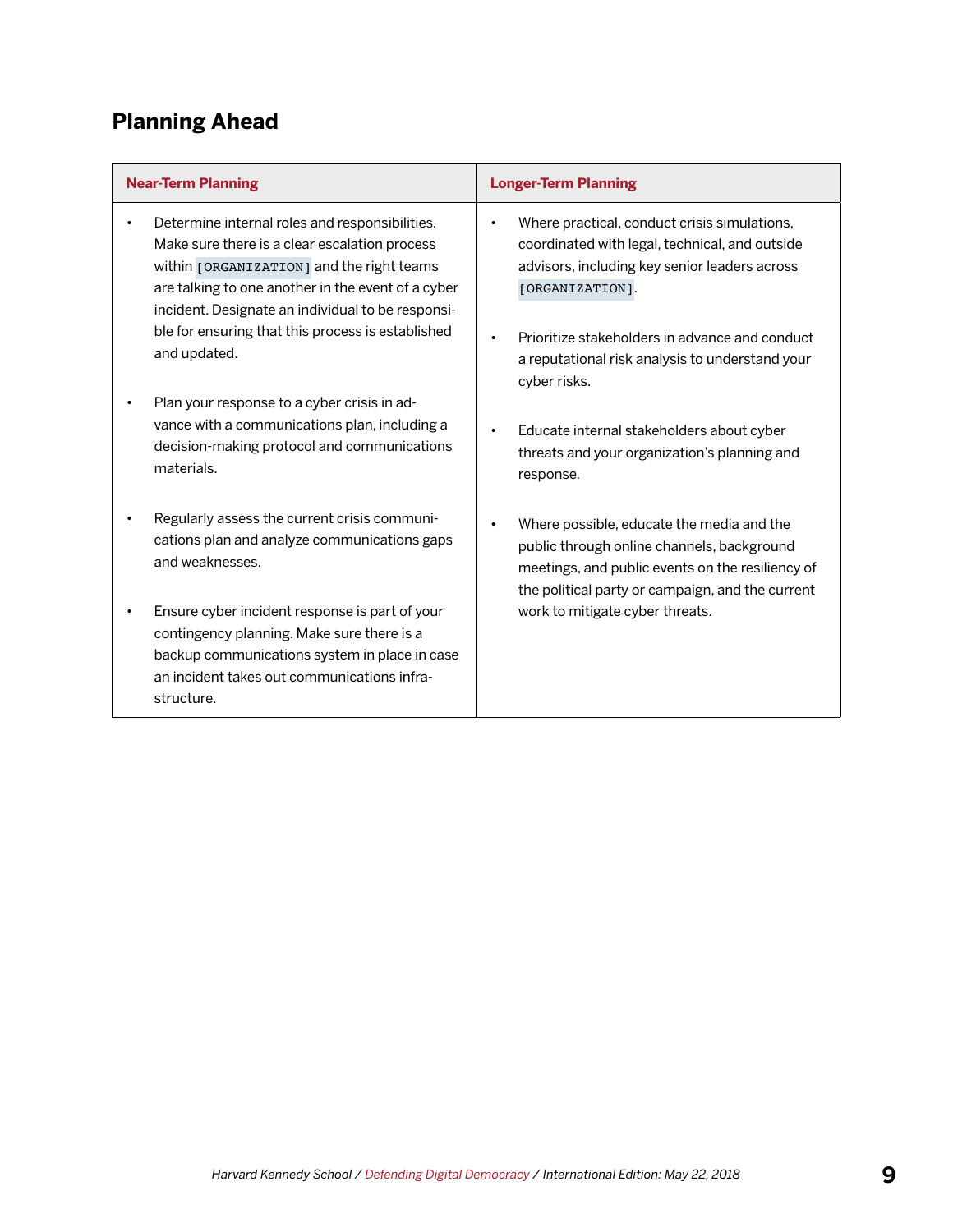#### <span id="page-11-0"></span>**Communications Response**

Responding to a cyber incident can be different in some key ways from responding to other types of crises. When responding publicly to an election-related cyber incident, keep in mind the following best practices:

#### **Communications Best Practices**

**Be transparent but careful.** Transparent communication builds trust, but in a cyber incident you will have few facts at hand, especially at the outset. Public comments should demonstrate that you are taking the issue seriously, but avoid providing any details that may change as the investigation progresses (i.e., the type or amount of information stolen), so that you do not have to correct yourself later. Avoid speculation on the perpetrator of the incident and always be truthful with the information you do share.

**Determine whether and how to coordinate with government authorities.** Political organizations that have an adversarial relationship with the current party in power may have special considerations about how to engage with the government. Nonetheless, it is important to understand the government bodies responsible for investigating and prosecuting cybercrimes.

**Focus on actions you are taking to address the issue.** To demonstrate that you are taking the issue seriously, you should talk about the steps you are taking to protect campaign or party information and address any broader risks to the system (e.g., how this affects voters or the integrity of the electoral process).

**Provide context.** In an election-related cyber incident, there will be a temptation for public speculation. Counter this speculation with facts and context to reduce the risk of undermining public trust. Where possible, include context like investigation timelines to demonstrate the seriousness with which you are taking the issue.

**Use Third-Party Validators.** Using outside experts to investigate and validate your actions will help build credibility with key stakeholders, including the media. Be careful, however, to make sure these experts do not appear to speak for your organization—but rather serve as validators of your efforts.

**Use the right tools, both digital and traditional.** Use social media to dispel rumors. When a cyber crisis strikes, social media is now a go-to source of immediate information. In practice, this means using it selectively to counter misinformation and inaccuracies. At the same time, it is important to identify alternative means for communication in case the organization's social media accounts or websites are not usable.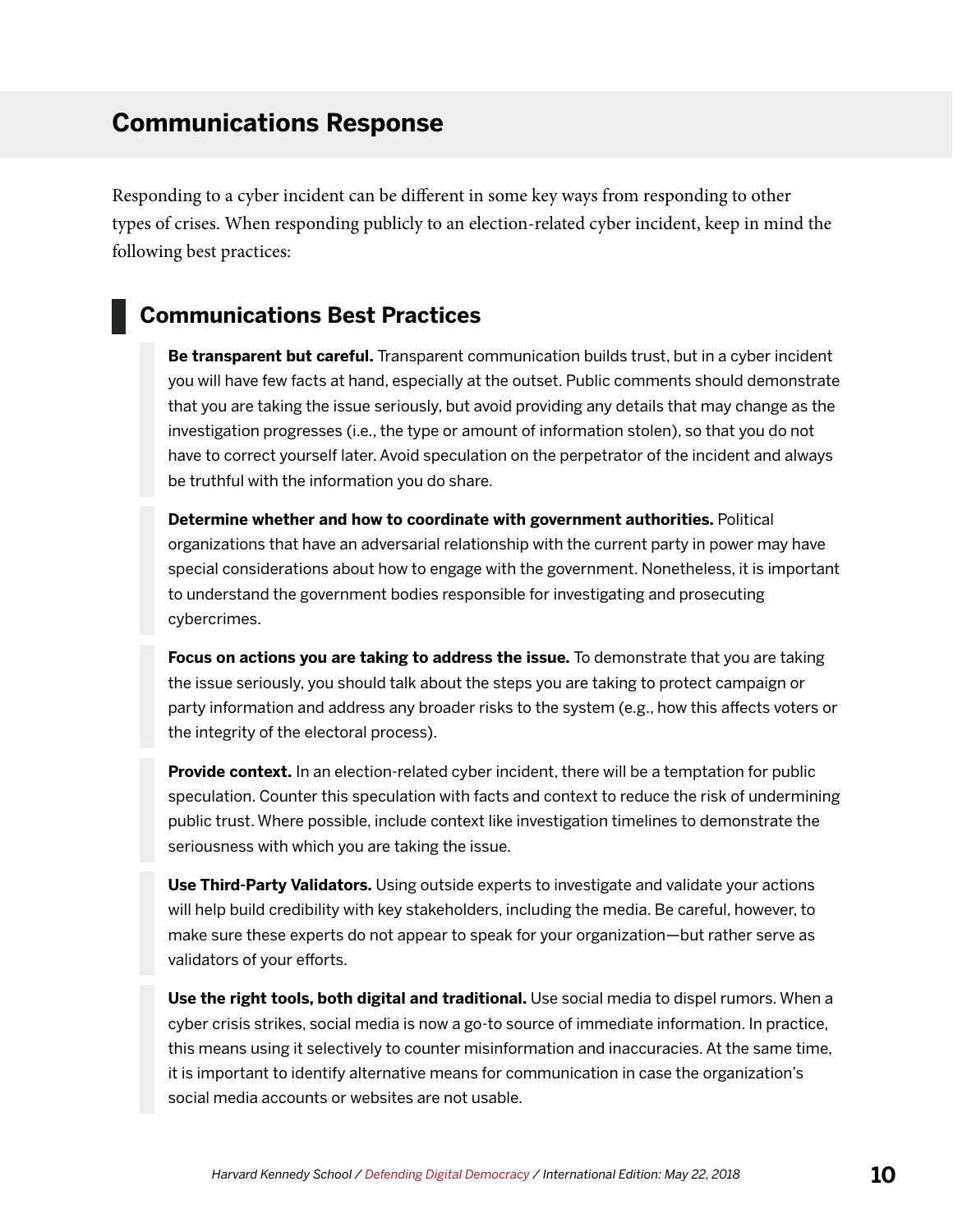**Learn from the incident.** Use your and others' experiences to improve your cybersecurity practices and crisis plans. Conduct an after-action briefing to evaluate the response, identify best practices and lessons learned, and suggest improvements.

#### **Guidelines for Communicating with the Public**

**Focus your communications on your most important stakeholder**—**the public.** Your will be tempted to discuss the components of the incident. Instead, talk about what you are doing to address public needs or concerns in this specific situation.

**Speak plainly.** Technical cybersecurity terms and processes can be off-putting to nontechnical audiences. Use anecdotes and examples to demystify relevant issues whenever possible.

**Demonstrate transparency by communicating with the public on a regular basis.** 

Establish a regular series of communications with the media and the public about the cybersecurity measures you are taking now, so that the first time they hear from you is not in a crisis.

#### **Best Practices for Countering Disinformation**

**Establish the facts, and double-check them.** You need to ensure you are operating from a factual position before countering misinformation, so check your facts with multiple sources before citing them publicly. Ask all appropriate questions and put in the work before you speak to ensure that you do not accidentally provide misleading information.

**Develop a simple, accurate, short counter-message.** Develop a clear statement that contains only the facts. Avoid communicating too many messages at once and using complex language. You can provide additional nuance later.

**Respond quickly.** Misinformation can spread rapidly through social media and broadcast commentary. Your counter-message should be ready for dissemination as soon as possible. Designate specific members of your team to manage this process to ensure you are responding as quickly as you can.

**Be transparent.** Caveated, incomplete, or "no comment" responses can fuel conspiracy theories by making it appear that your organization has something to hide. Demonstrating transparency can help to counter false claims. Opportunities to demonstrate transparency could include inviting reporters "behind the scenes" at a campaign event. Also, if you do not know something during an interview or public statement, tell the public and journalists that you will get back to them when you have more information.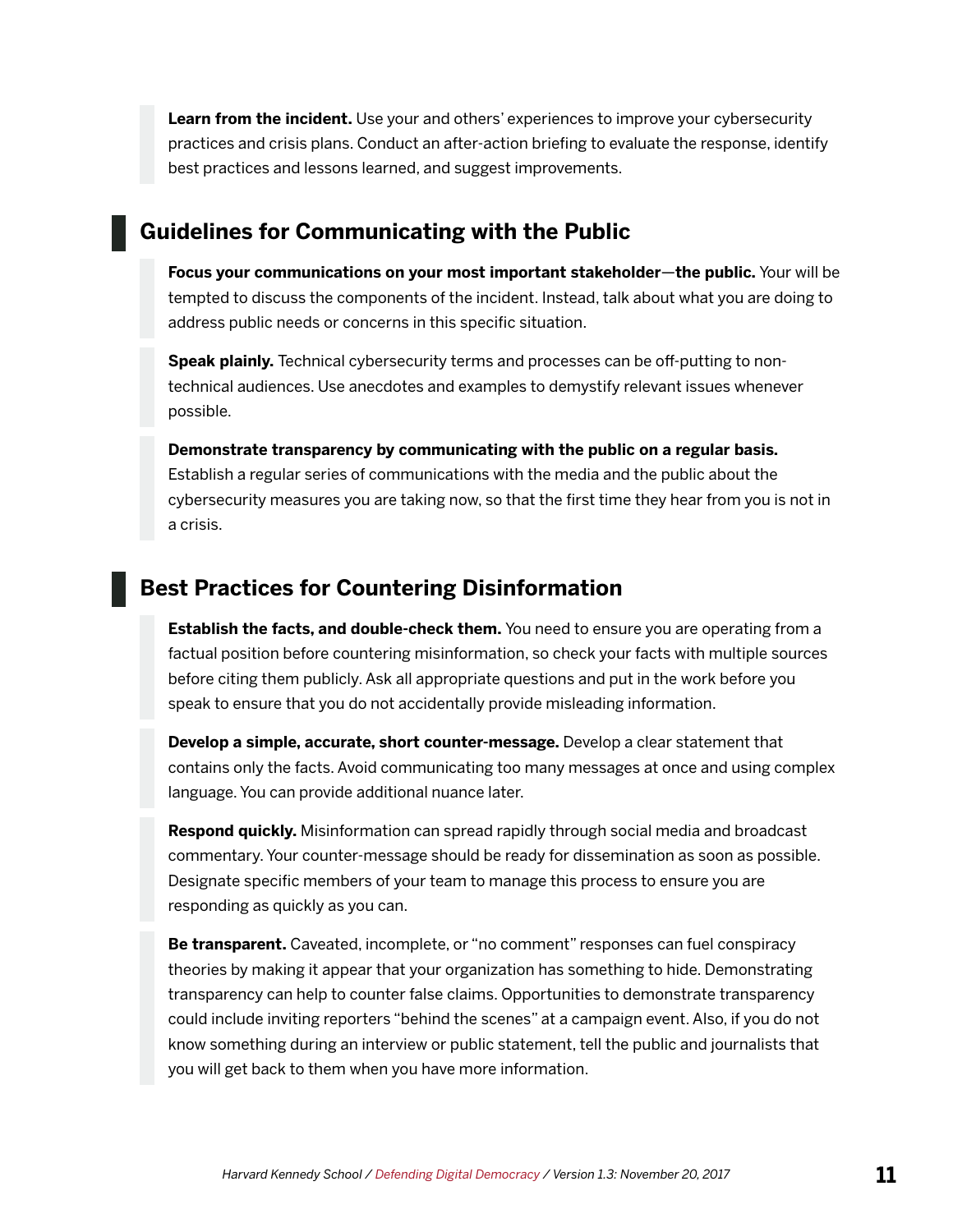**Engage on all platforms.** Misinformation can spread across multiple platforms, including social media and traditional media. To counter misinformation, deliver a clear, factual message on all available platforms. Also, coordinate whenever possible with allies and partners to help spread your message on their social and traditional media platforms as well.

**Avoid repeating false information.** Focus on providing the accurate facts and do not repeat the false or negative messages. For example, if rumors circulate that the candidate has connections to a nefarious group, avoid saying that rumors about the candidate and his close ties are circulating. Instead, your message should focus on the candidate's legitimate work, such as meetings with locals and addressing the issues that are important to his or her constituents

#### **Best Practices for Social Media Response**

**Evaluate planned social media activities.** Assess whether you should suspend planned social media communications or campaigns in light of the situation.

**Use social media reactively and sparingly.** Because social media can take unpredictable turns, use it to direct the public back to your statement on the issue, which should be posted on your website.

**Watch your tone.** The tone of social media communications is casual, but in a cyber crisis, you should use a more formal, just-the-facts approach while maintaining your organization's voice.

**Promote your posts, if necessary.** Depending on the social media chatter about the incident, you may need to pay to promote your posts to elevate above the noise.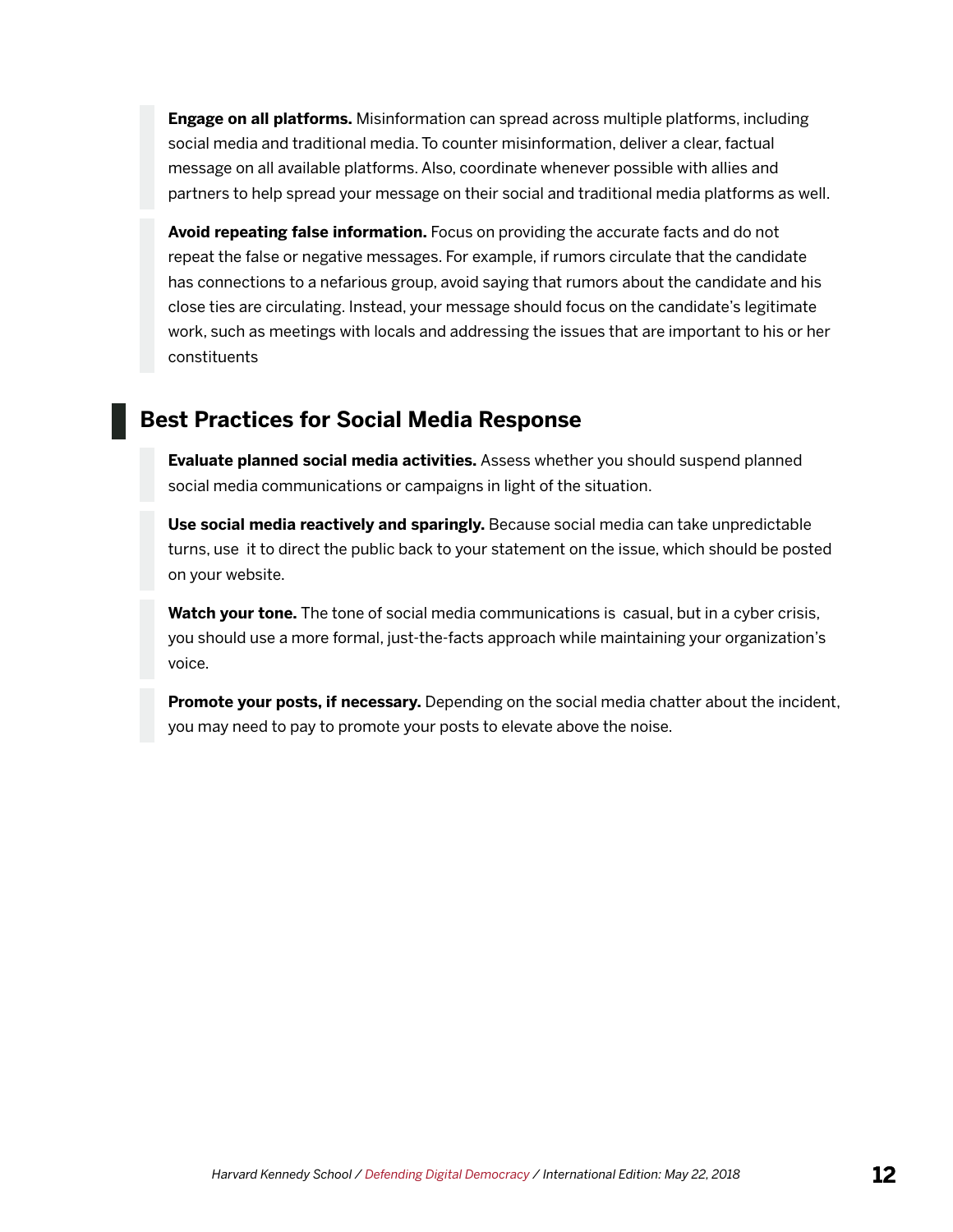#### <span id="page-14-0"></span>**Developing Response Teams**

Even a rumor of an online attack, data breach, or voting process issues can trigger a communications crisis and sow distrust in the electoral process. The good news is that you can do advance work to prepare for such a crisis and get everyone on the same page. We cannot stress enough how much time this will save later in determining how to respond.

Maintaining a coordinated process establishes efficient and effective communications planning and response to a cyber-related incident.

#### **The communications process outlines:**

Establishing a Cyber Incident Response Team (CIRT) Establishing a Cyber Communications Response Team (CCRT) Phased planning and response Coordination functions Feedback loop to incorporate lessons learned

### **Establishing a Cyber Incident Response Team (CIRT)**

Effective communications requires an effective overall incident response for [ORGANIZATION]. In turn, effective incident management requires a team to coordinate the organization's response to this incident. That response goes well beyond communications but should integrate communications leadership into the process.

The following organizational structure will ensure that communications is part of the overall decision-making process. It assumes the best-case situation where a party has sufficient staffing and leadership. You should adjust the structure to match the resources of your organization.

The cyber incident response should use, to the degree possible, the processes [ORGANIZATION] already has on hand to respond to other elections-related crises. This guide can provide assistance in setting up a process if a crisis response plan does not yet exist. It should make adjustments for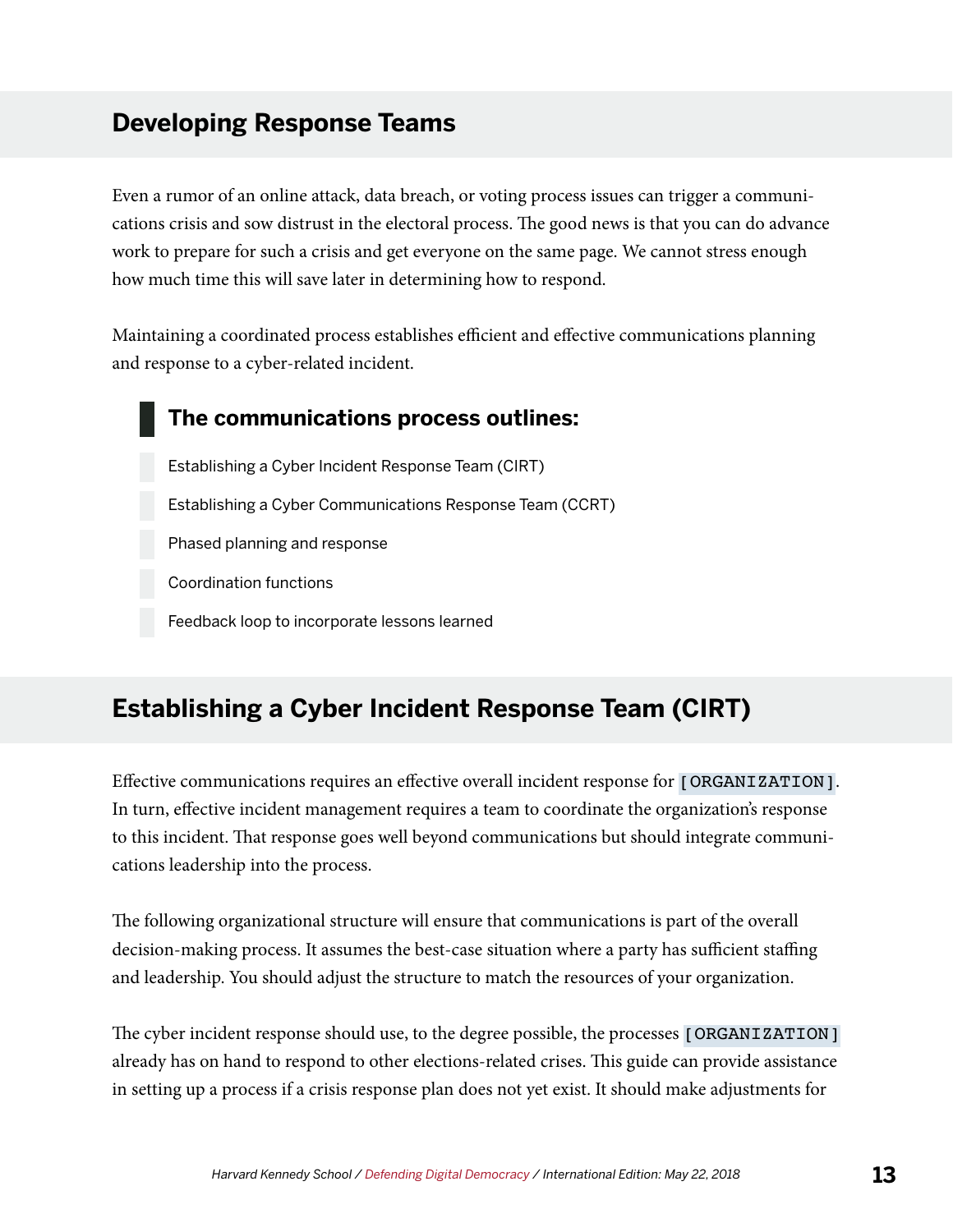the specific differences involving cyber meddling—particularly the key personnel involved and the potential for any incident to become high profile and raise questions about the integrity of the elections process as a whole.

The [ORGANIZATION LEADER] is responsible for consulting and activating [ORGANIZATION's] cyber incident response plan. You should have designated executives who are backups and can decide whether to activate the plan. Each executive should have the necessary contact information and follow that sequence.

In the event of a significant cyber incident—such as a data breach that may affect the outcome of the election—the government or election management body may seek to suspend, delay, or postpone voting in an emergency, which may include a court order, legislative action, or the emergency powers of the government.

[INSERT HERE ORGANIZATION'S POSITION ON OPTIONS THAT APPLY IN THE EVENT THAT A CYBER INCIDENT DISRUPTS THE ELECTION PROCESS OR OUTCOME]

It is important to update this table regularly as part of the annual plan review.

[Note: the table below represents a starting point and should be adapted to your organizational structure.]

| <b>Role</b>                                           | <b>Designated Individual and</b><br><b>Contact Information</b> | <b>Designated Backup and</b><br><b>Contact Information</b> |
|-------------------------------------------------------|----------------------------------------------------------------|------------------------------------------------------------|
| Organizational<br><b>Leader</b>                       |                                                                |                                                            |
| <b>Communications and</b><br><b>External Outreach</b> |                                                                |                                                            |
| <b>Security Leader</b>                                |                                                                |                                                            |
| <b>Information</b><br><b>Technology Leader</b>        |                                                                |                                                            |
| <b>Legal advice</b>                                   |                                                                |                                                            |
| <b>Government and</b><br><b>Community Relations</b>   |                                                                |                                                            |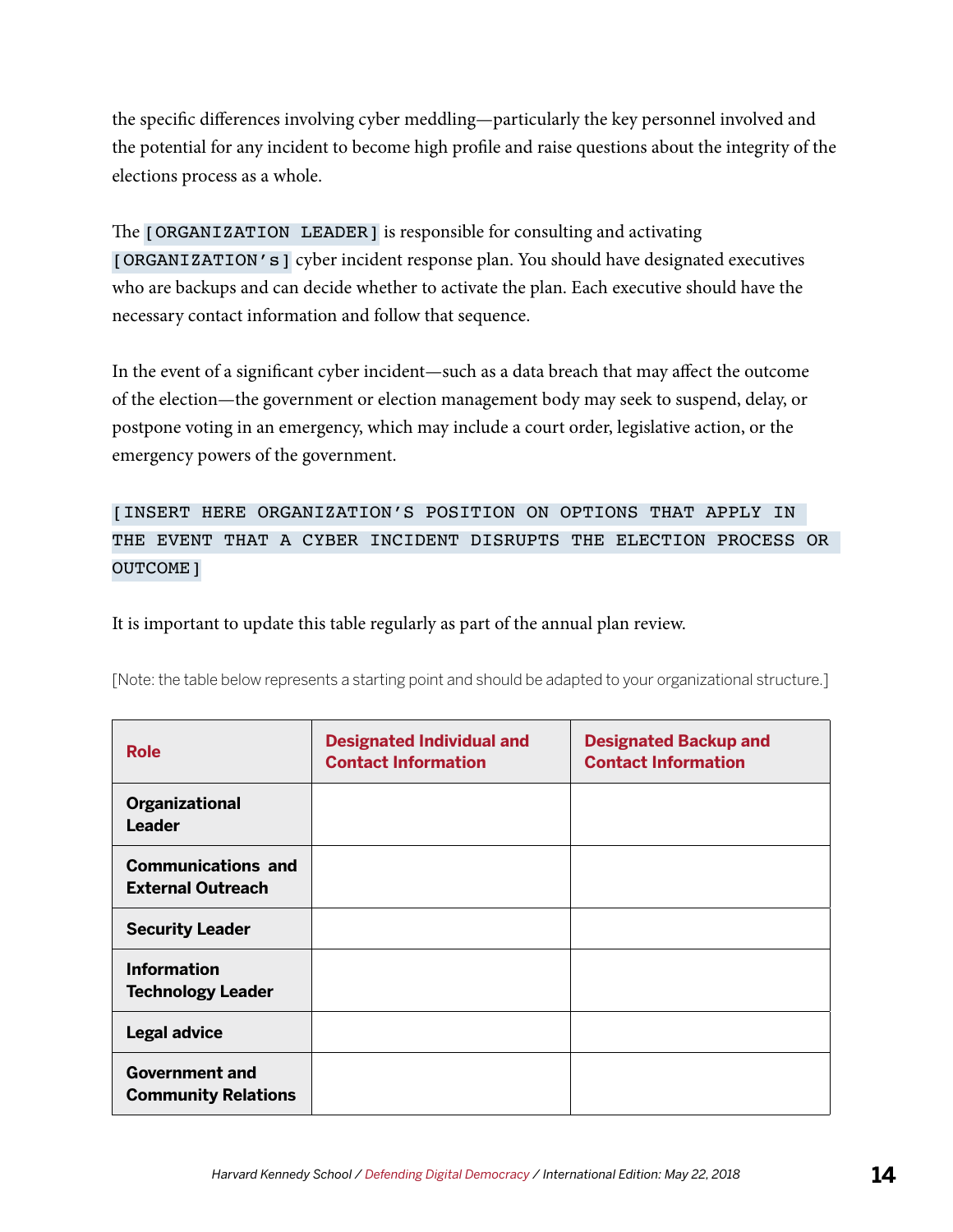*Note: Organizations should adapt accordingly for their structure. In some cases, it may make sense for organizations to seek outside support for IT security and research. Or, in smaller organizations, on individual may be required to play multiple roles.* 

**Organizational Leader -** Responsible for coordinating the cyber crisis response in [ORGANIZATION]. Depending on the situation, this role should probably be filled by the same person who fills the leader role on the CCRT (discussed below).

**Communications and External Outreach -** Responsible for coordinating the cyber crisis communications response in [ORGANIZATION]. Depending on the situation, this role should probably be filled by the same person who fills the Communications Director role on the CCRT (discussed below).

**Security Leader -** Responsible for overseeing the IT security of the organization.

**Information Technology Leader -** Responsible for coordinating IT needs for the organization, including equipment.

**Legal Advice -** Responsible for providing a legal perspective on any cyber incident, especially around incidents involving sensitive data or data that triggers reporting obligations.

**Government and Community Relations -** Responsible for outreach to government entities (such as law enforcement) where necessary and appropriate. Also responsible for informing key internal and external stakeholders as needed.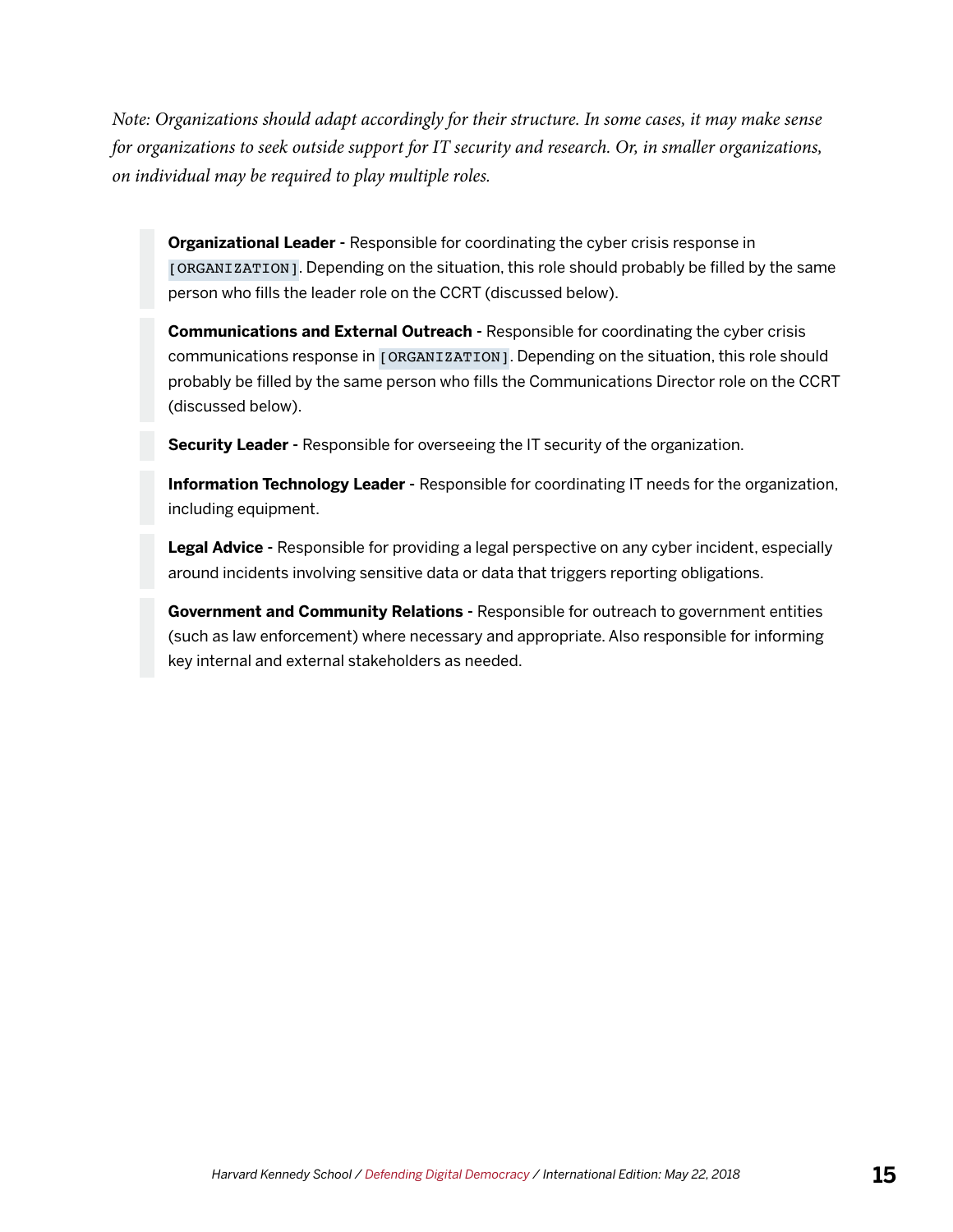#### **Establishing a Cyber Communications Response Team (CCRT)**

Your Cyber Communications Response Team will support your [Communications] Lead], who is assigned to the CIRT. Here are the steps you can take to ensure your CCRT has the right people at the table. [ORGANIZATION] should establish the following roles for responding to a cyber incident:

*Note: Organizations should adapt accordingly for their structure. In some cases, it may make sense for organizations to seek outside support for IT security and research. Or, in smaller organizations, on individual may be required to play multiple roles.* 

**Political Organization Leader -** Responsible for coordinating communications information with [ROLE] in [ORGANIZATION].

**IT Director/CIO** - Responsible for the [ORGANIZATION'S] IT systems and the security of the systems.

**Communications Director -** Oversees the functional coordination resources, processes, and staff for communications in [ORGANIZATION]. Is responsible for overall operational direction and communications messaging development in cooperation and coordination with key internal and external stakeholders.

**Affected Local Affiliates -** Usually local party or organization officials from affected areas representing a "field" perspective and providing incident-related information to the coordination process.

**Media Operations Director -** Responsible for communication with media and media monitoring. Oversees near-term "24-hour" communication operations, i.e., execution of communication plans.

**Communications Plans Director -** Responsible for forward-looking communication plans beyond the immediate "24-hour" period.

**Legislative/Inter-Governmental Affairs Liaison -** Responsible for coordinating governmental briefings for elected officials. For example, for a political party, the liaison might provide briefings to the party's MPs.

**Law Enforcement Affairs Liaison -** Responsible for coordinating communications information with law enforcement and affiliated communicators.

**Technical Liaison -** Responsible for being the conduit of technical information between operational and communications teams. Ensures accuracy of technical data being released by communications team and serves as subject-matter expert for all such information.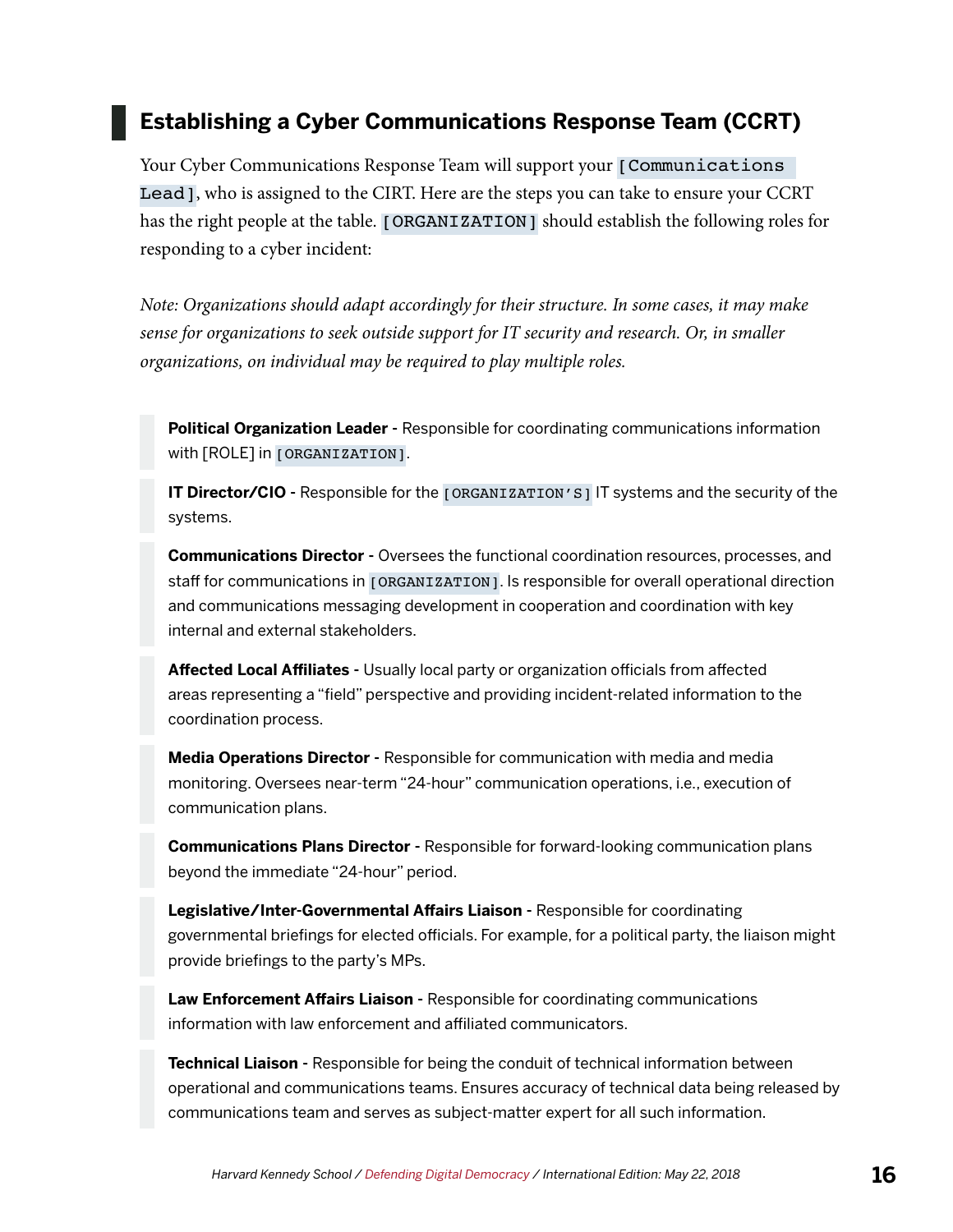#### **Cyber Communications Response Team List**

| <b>Role</b>                                                 | <b>Designated Individual</b> | <b>Designated Backup</b> |
|-------------------------------------------------------------|------------------------------|--------------------------|
| <b>Political Organization</b><br><b>Leader</b>              |                              |                          |
| <b>IT Director/CIO</b>                                      |                              |                          |
| <b>Communications Director</b>                              |                              |                          |
| <b>Affected Local Affiliates</b>                            |                              |                          |
| <b>Media Operations Director</b>                            |                              |                          |
| <b>Communications Plans</b><br><b>Director</b>              |                              |                          |
| Legislative/<br><b>Intergovernmental Affairs</b><br>Liaison |                              |                          |
| <b>Law Enforcement Affairs</b><br>Liaison                   |                              |                          |
| <b>Technical Liaison</b>                                    |                              |                          |

#### Incident Communications Coordination:

Establish your best line of communication. Identify the app or technology you will use to communicate if you think cyber criminals have breached your systems. For example, if your email is hacked, you may want to rely on a secure messaging app such as Signal or Wickr. Communication during a breach is essential, but you do not want your adversaries to know what you are saying—or even that you are responding to their actions. The Communications Response Team will maintain a list of relevant contacts from headquarters, local offices and affiliates, and government contacts to invite relevant parties to a call or meeting, should it be necessary.

#### [ORGANIZATION SHOULD INSERT TECHNICAL DETAILS HERE]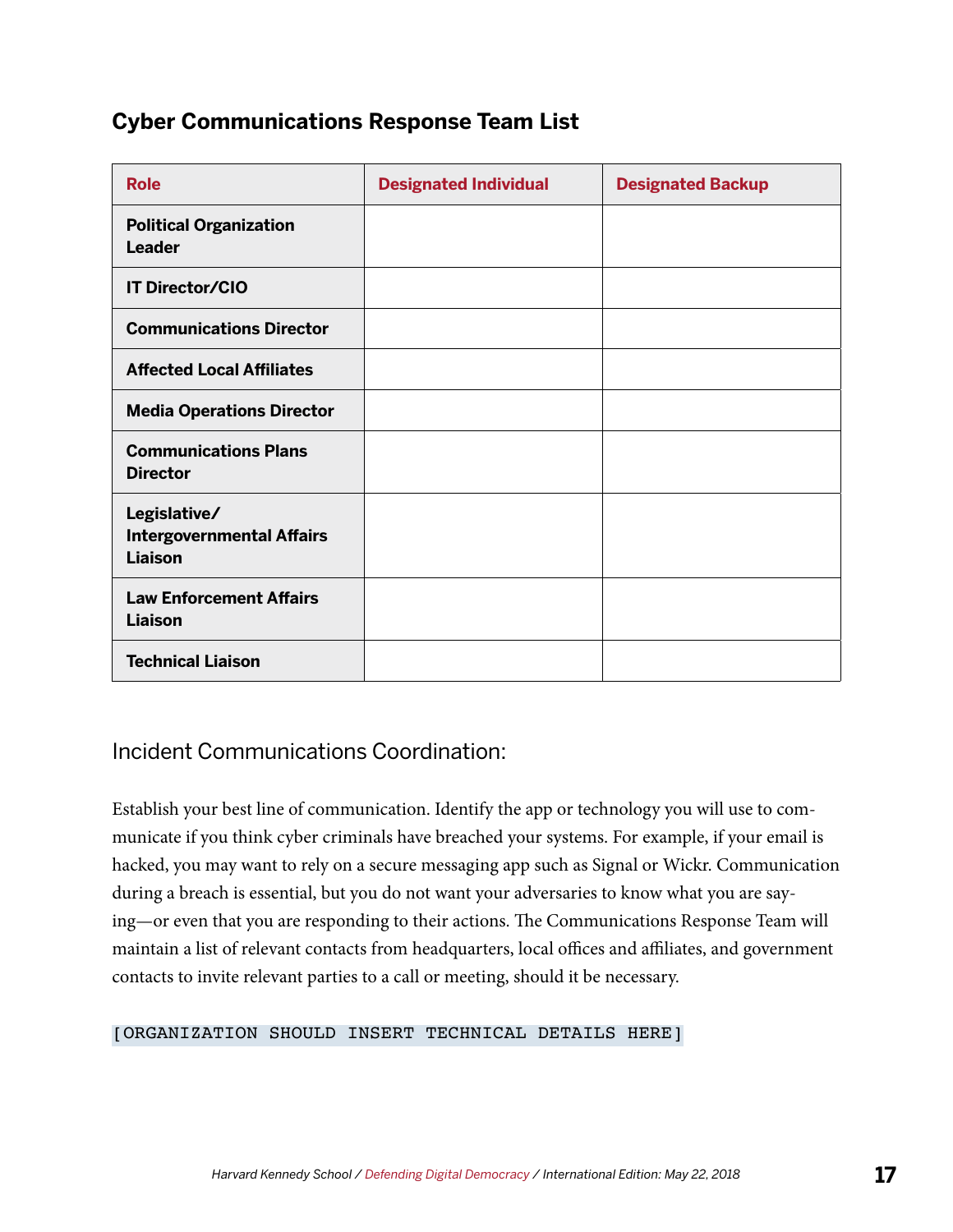## <span id="page-19-0"></span>**Communications Response Process**

The following steps will guide you as you start up a Cyber Communications Response Team and develop a process for drafting and approving messages. If resources do not permit you to take all of these steps, focus on the least expensive, highest impact steps: 1, 3, 4, and 5.

**Step 1: Decide on team.** Select the individuals who will be responsible for the tasks previously listed. Outline their roles and identify the decisions around messaging and communication that they can make in real time.

**Step 2: Security alignment.** With your IT or security team, or with a trusted vendor, take an inventory of your data assets and potential risks, and conduct an impact assessment. You should understand the incidents to which you are most vulnerable. You should also understand how security tactics are tied to the way your organization manages risk. A process for early monitoring and detection functions should be aligned to the organization's most critical assets, such as donor and party member databases, written correspondence, or donation histories. Establish who will be the IT liaison to the CCRT.

**Step 3: Disclosure alignment.** Determine and document exactly what you are obligated to disclose. Develop a decision-making process to assess the public posture—proactive or reactive you will take in a given situation. Take into account both legal implications and public opinion.

**Step 4: Stakeholder analysis.** Assess and prioritize your key stakeholders, based on their influence on voters, because public opinion can turn very quickly during a cybersecurity crisis. Establish ongoing relationships with these stakeholders BEFORE a crisis hits. Your stakeholders may include:

Voters Party members Election authorities Election monitoring groups Law enforcement Lawmakers Media (cybersecurity and election/political beat reporters) Other political parties and campaigns Third-party advocacy groups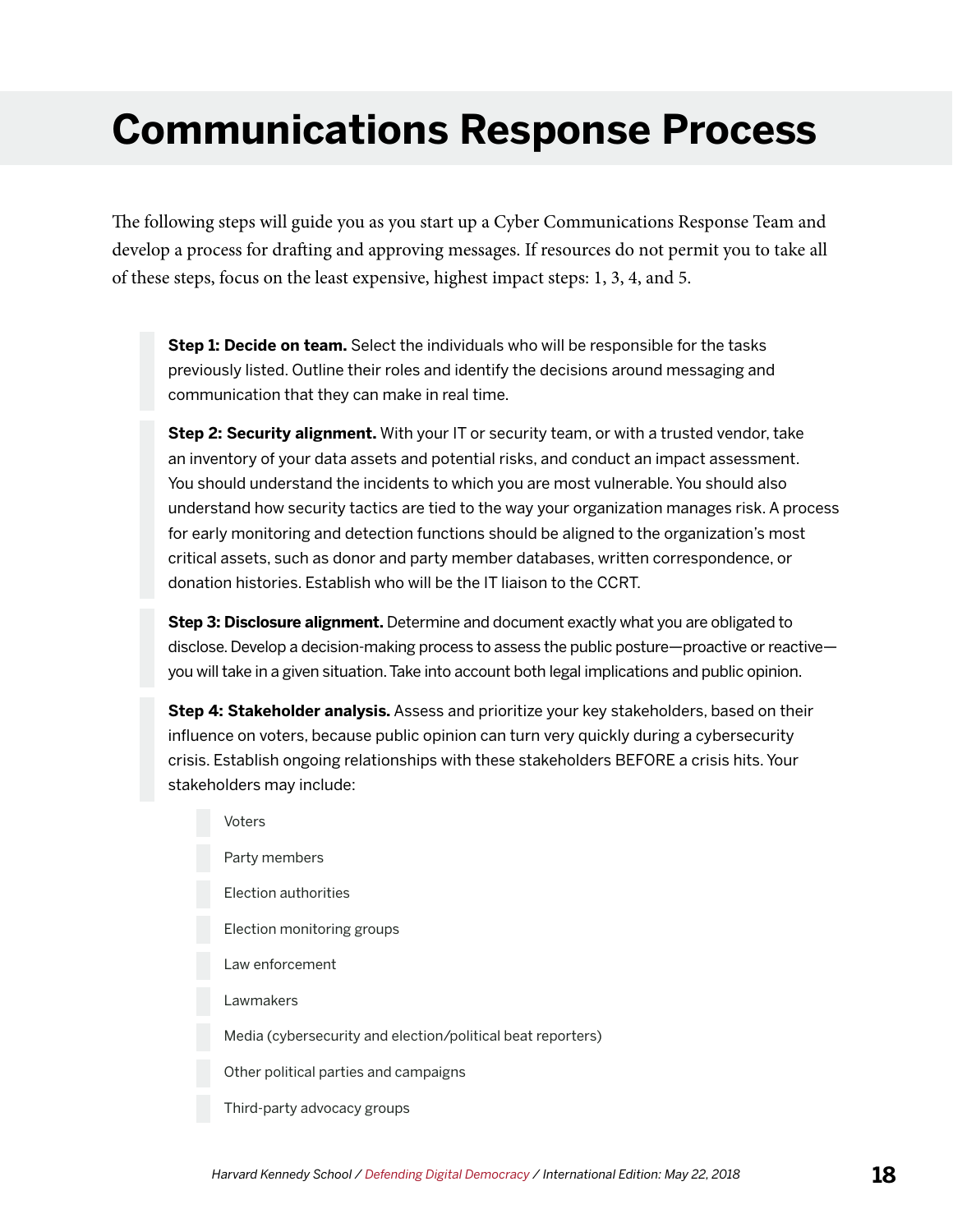**Step 5: Select a spokesperson or spokespeople.** Establish ahead of time who will speak for [ORGANIZATION] in a cyber incident, and make sure that they have received media training. You may choose different spokespeople for different audiences. For example, your head of IT might be best equipped to post a response on a vendor site or address hardware concerns, while [ORGANIZATION LEADER] or your Communications Director might be the best person to speak to the media. Consider factors such as who has the best communications skills, prior experience with the media, authority in the organization, and relationships with stakeholders.

**Step 6: Establish a drafting and approval process for key messages and include diagrams of this process in your communications plan.** This process will be specific to [ORGANIZATION'S] CCRT structure but will likely follow this basic outline, tailored to your organizational structure:

[INSERT ORGANIZATION OUTLINE]

**Step 7: Decide what baseline information you can communicate now.** Establish a baseline understanding among key stakeholders of [ORGANIZATION'S] work to implement cybersecurity best practices well ahead of the next election. In the event of a cyber situation, this effort will position [ORGANIZATION] to make the case that it has been implementing best practices, but unfortunately, incidents do still sometimes occur.

**Step 8: Establish a feedback loop.** Establish a means—both during and after an incident to incorporate feedback from voters and other key stakeholders into your response. During an incident, this work could take the form of media and social media monitoring as well as polling. After an incident, you should conduct an after-action report and ensure that your incorporate lessons learned into this Cyber Communications Template. Your report should include:

A summary of the incident (keeping in mind it could be subject to public disclosure);

An overview of the operational response;

The communications objectives;

And by phase, with specificity:

concern

outcome

recommendations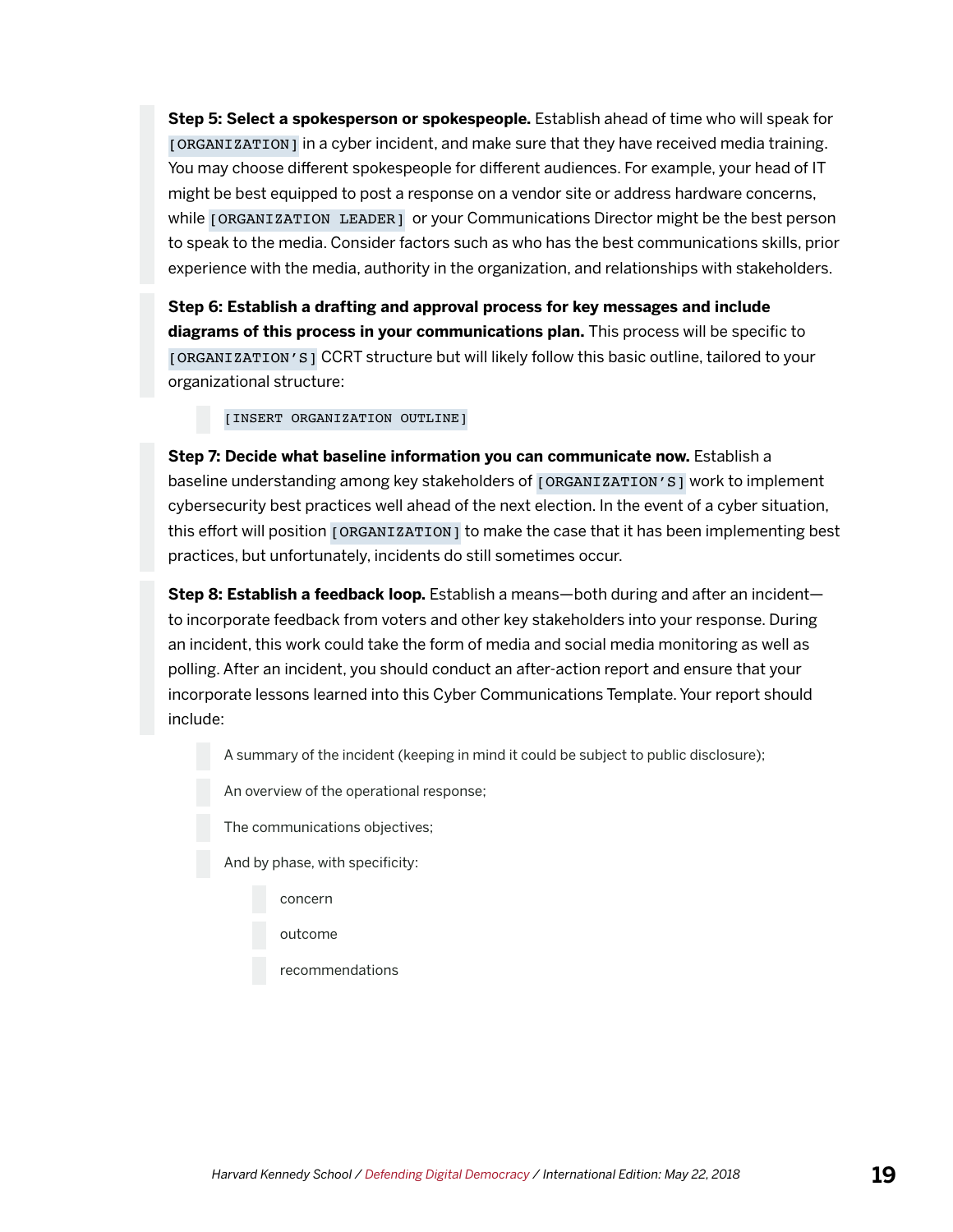### <span id="page-21-0"></span>**Activation of the Cyber Communications Response Team (CCRT)**

Cyber-related incidents vary in size and severity, which makes it important to have a process to calibrate the appropriate steps to the significance of what is taking place. You should, therefore, categorize all incidents under one of the following severity levels:

- 1. **Low:** Cyber incident that involves no Personally Identifiable Information (PII) and/or minor system disruptions that will likely not be visible to the public or affect the elections process.
- 2. **Medium:** Cyber incident resulting in the loss or compromise of voter data but may not trigger formal notification obligations. The issue begins to become public.
- 3. **High:** Cyber incident that triggers reporting obligations, affects a large amount of voter information, and/or is destructive to the organization's operations.

In a medium-intensity incident, [ORGANIZATION LEADER] will need to make a judgment call about whether to activate the CCRT, but if the situation is likely to become public and raise questions about trust in the election systems, [ORGANIZATION LEADER] should err on the side of activation. You can always deactivate if the intensity declines. Once activated, [ORGANIZATION LEADER] will decide which level applies, based on an initial assessment. Once [ORGANIZATION LEADER] activates the CCRT, all key response team members will be notified of the activation [INSERT ORGANIZATION'S METHOD OF REACHING TEAM MEMBERS].

#### **Communications Coordination**

Once you have decided on the best method of communication for cyber-related incidents, that means of communicating can be a key coordination mechanism to share operational data, as well as coordinate messaging and communications-related activity.

Upon activation of the CCRT, [Communications Director] will alert the team to use the preferred communications technology to communicate securely with the group. This call could include representatives from affected communities, as well as the CCRT roles listed above and any other CCRT participants or outside advisors with relevant subject-matter expertise.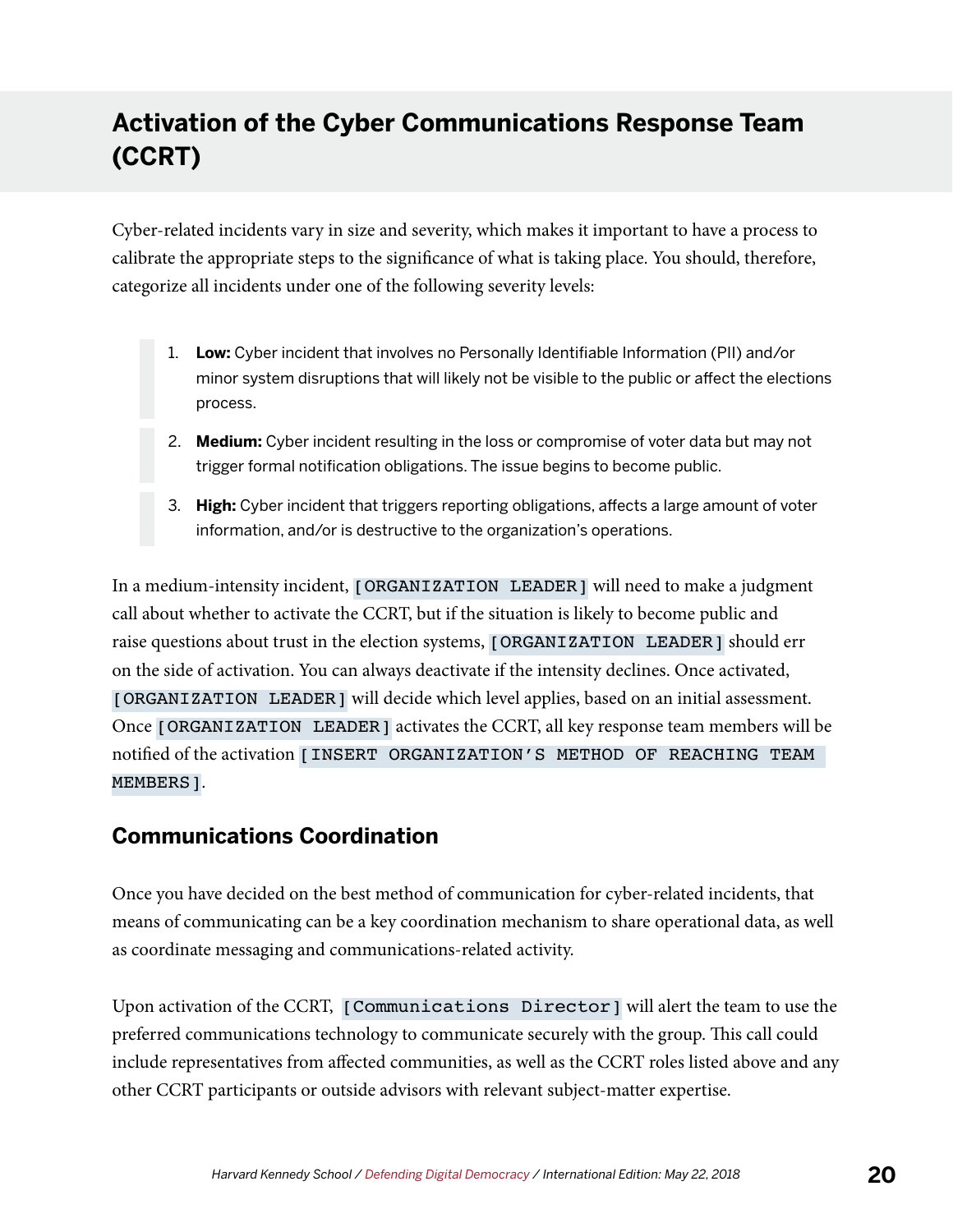When convening calls, the agenda can follow a regular rhythm:

Roll call Opening remarks by [Communications Director] Brief operations summary (on-scene reps or operations) Summary of major communications plans and events Invitee comments Messaging coordination requirements Conclusion and next steps

[Note: If your organization has current coordination processes that are effective in sharing and coordinating information, such as regular calls, secure group messaging, or email listservs, continue to use them—particularly prior to, or the beginning phases of, activation. However, the scope and volume of an incident may make direct communications, such as via Signal, more useful.]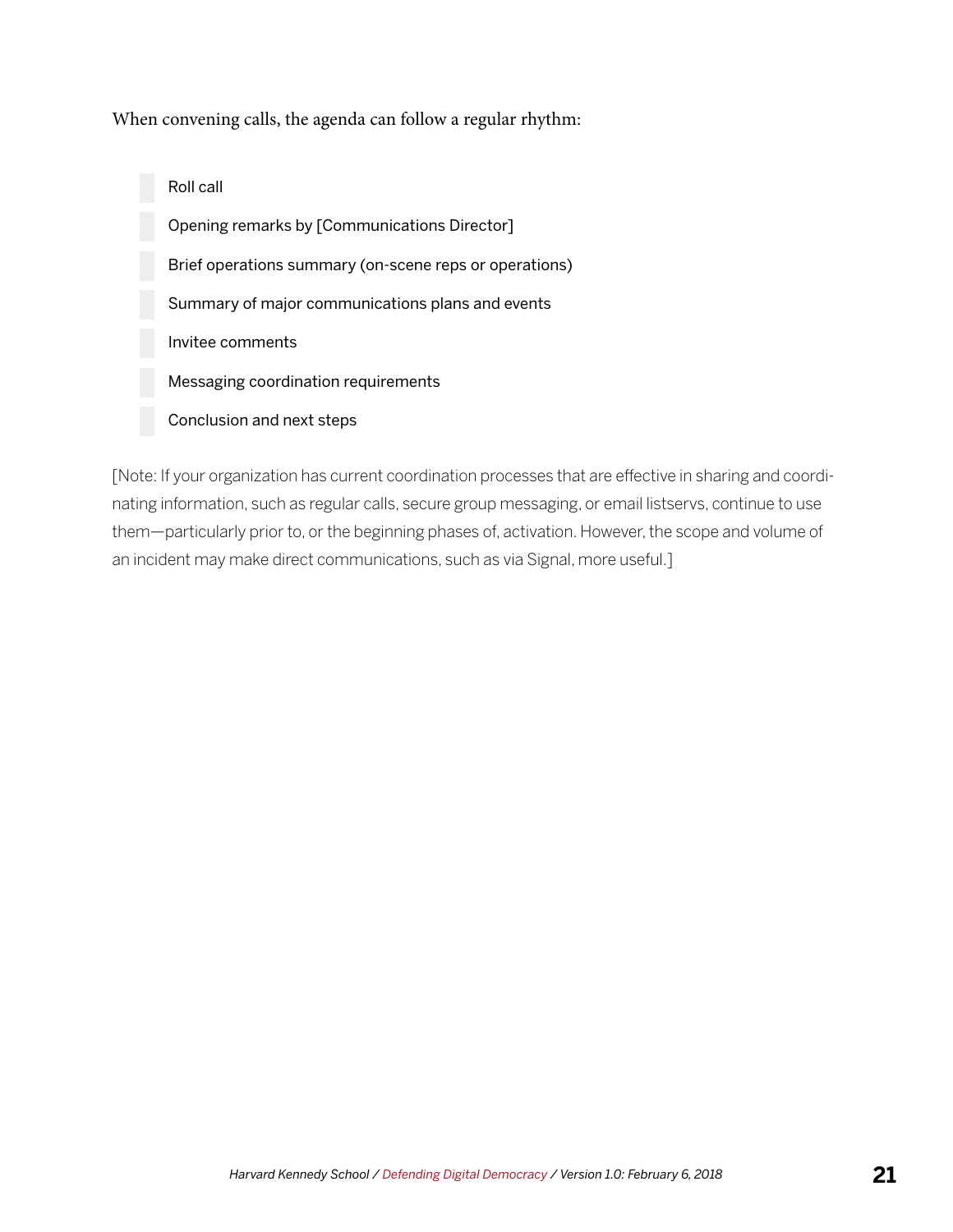### <span id="page-23-0"></span>**Communications Process for a Cyber Incident**

**If a cyber crisis happens, it will demand its own communications plan.** The steps below will help you to assess the situation and take basic actions while you develop a more detailed communications plan. You should fully assess each event on its own merits before a particular strategy is executed. The following are general guidelines:

**Step 1**: Activate the CCRT and obtain a technical briefing from the CIO or technical liaison.

**Step 2**: Only if necessary, consider whether to take down [ORGANIZATION'S] website and, in consultation with IT specialists, decide if you need to launch a separate website or use the organization's social media accounts to communicate externally. This will be a decision for [ORGANIZATION LEADER]. Notify key staff members. If the website remains active, it may be necessary to post a message about the situation.

**Step 3**: If necessary and possible, contact law enforcement or other authorities.

**Step 4**: If media are calling or showing up at the office, CCRT responds to reporters. If needed, you can issue a holding statement, which includes an initial comment designed to respond to questions from the public. It lets the public know that you are addressing the incident without providing much detail.

**Step 5**: Notify key people from your **Cyber Communications Response Team List**

**Step 6**: Inform entire organization of developing crisis, organization response, and organization's policies that apply.

**Step 7**: Inform stakeholders.

**Step 8**: If you have not done so already, consider whether you need to inform the media/ public about the incident. Make sure you inform the media only of confirmed facts that you are confident will not change (very few facts will fall into this category).

**Step 9**: Begin monitoring media/social media coverage.

**Step 10**: Develop medium-term message(s).

**Step 11:** Prepare for press outreach/briefing and media schedule.

**Step 12**: Develop feedback loop from media/social media monitoring or polling and incoming queries from media to determine if you need to recalibrate messages.

Note: Numbers in chart on following page below correspond to steps outlined above.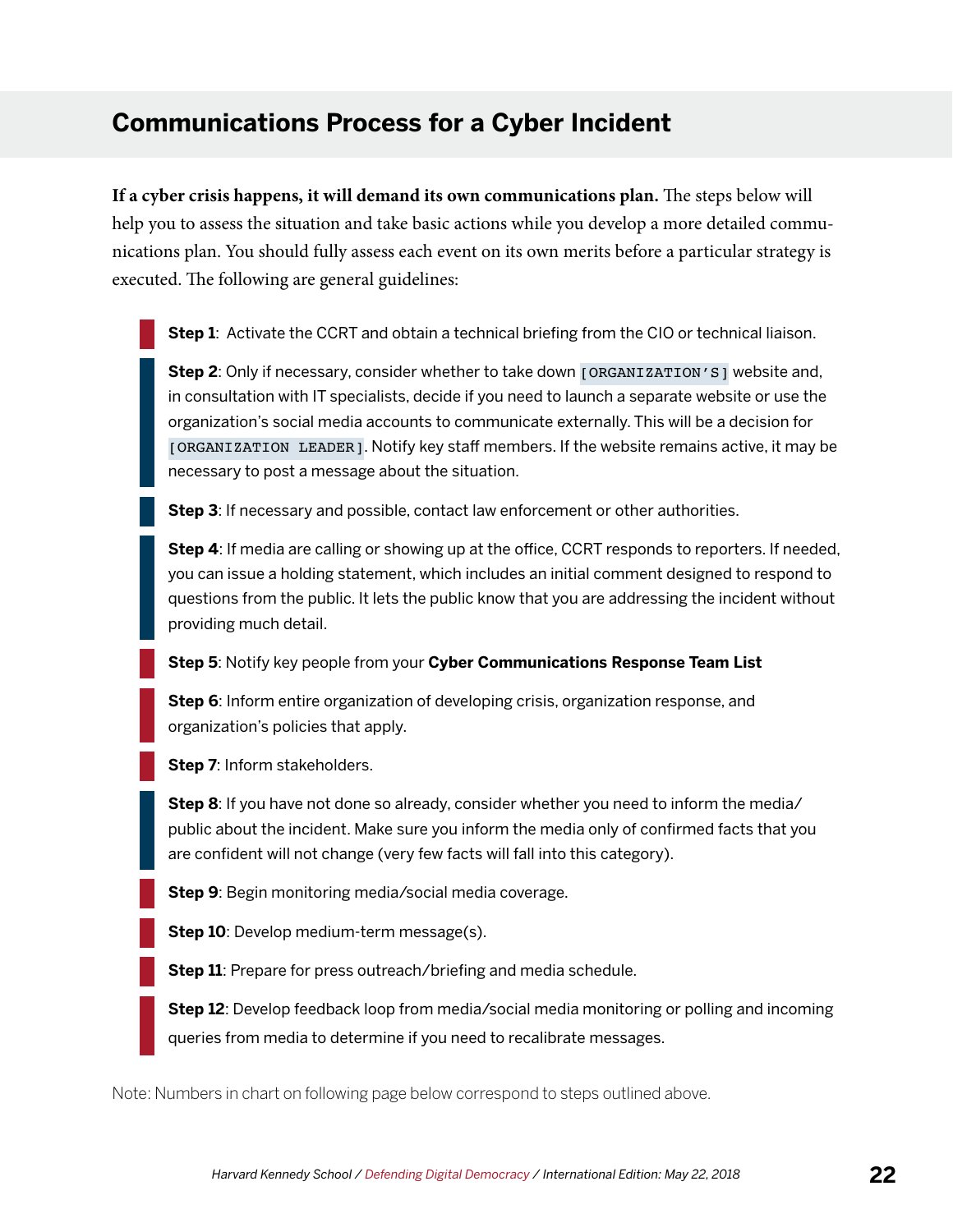### **Communications Process for a Cyber Incident**

Numbers below correspond to steps outlined in prior page

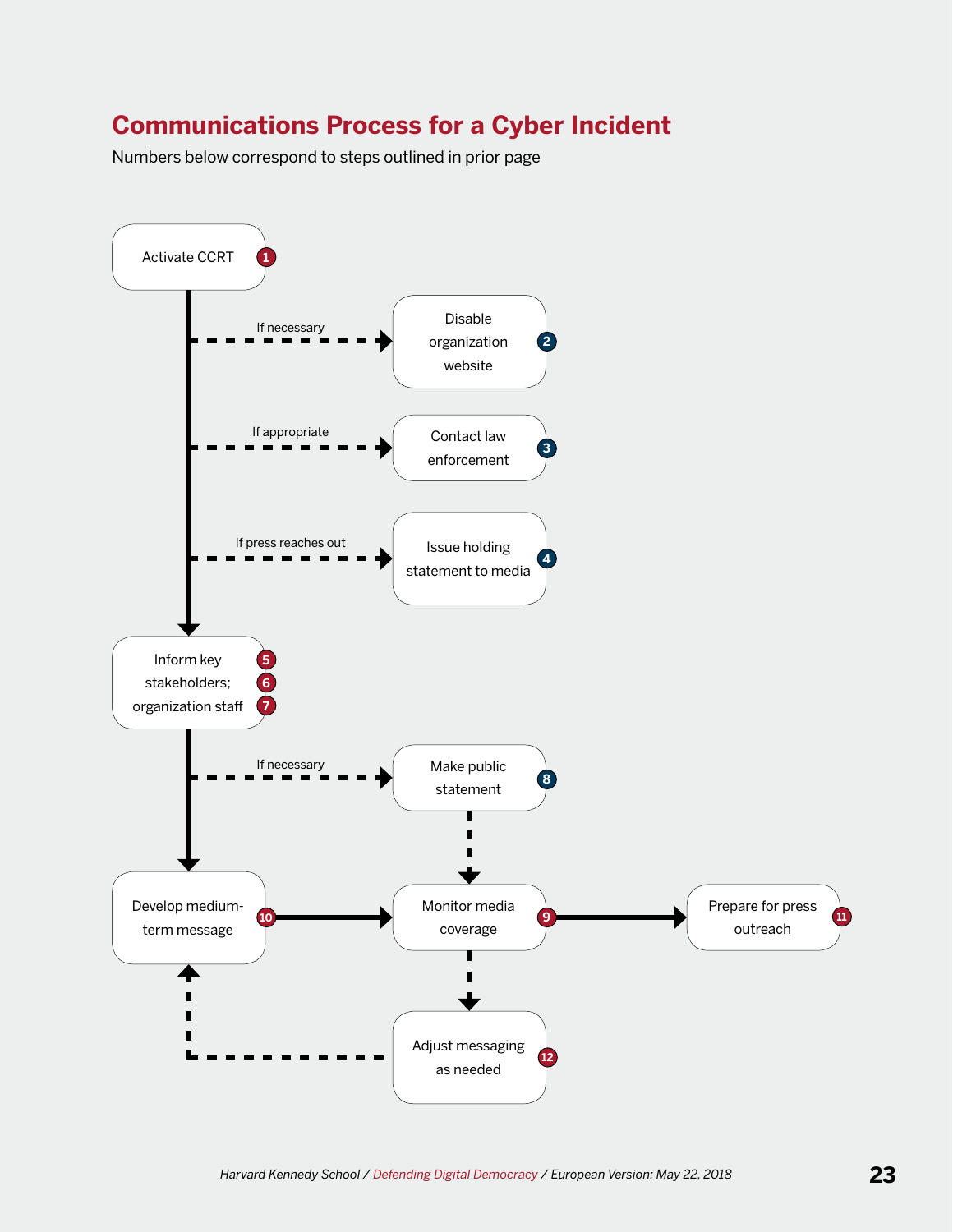## <span id="page-25-0"></span>**Communications Coordination & Response Checklists**

### **Elections Crisis Communications Checklist**

A cyber crisis has the potential to cast a negative light on the [ORGANIZATION]—as well as to undermine faith in the elections system. If you are uncertain whether a situation could escalate into a crisis, err on the side of standing up response teams, because you can always stand down if the incident does not escalate. (If you have one, consult [ORGANIZATION'S] Continuity of Operations Plan—in crises that impact operations.)

The checklists below can be adapted to your jurisdiction's processes. They provide guidance on actions to be taken in the days leading up to, and days following, a cyber incident.

#### **Action: Before a cyber crisis**

- $\Box$  Identify office protocol and the memberships of the CIRT and CCRT. (Should include IT staff).
- $\Box$  Create a list of terms with common cyber incident nomenclature for use by all stakeholders.
- $\Box$  Set an internal communication plan with key staff. (How often, when, and where will all staff meet? Information must travel up and down the chain of command with clear boundaries for dissemination and interfacing with the public/media.)
- $\Box$  Ensure that all stakeholders can be reached in a crisis without access to the [ORGANIZATION'S] network, including smart phones.
- $\Box$  Where appropriate and possible, establish contact with the government agency or agencies responsible for protecting the cybersecurity of campaigns. Also, understand in advance the legal obligations regarding the personal and/or sensitive data held by the organization.
- $\Box$  Establish contact with your technology providers about potential threats, and ensure that they know the technical and policy support functions available to them.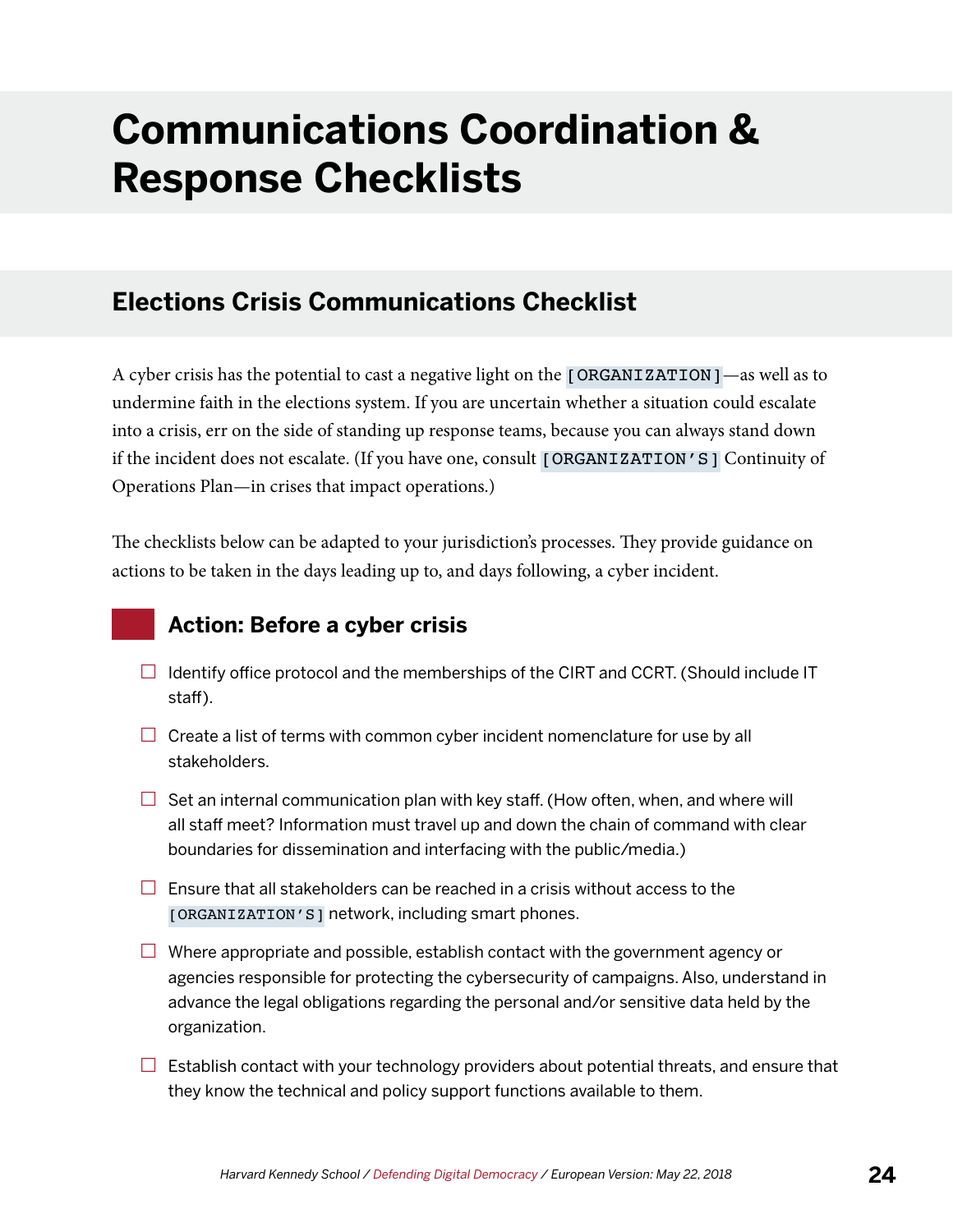- $\Box$  Conduct briefings for members of the media.
- $\Box$  Get your social media account verified, because it will provide priority access to the helplines if your profile is compromised. Use social media to show how your organization is preparing.
- $\Box$  Raise awareness of tactics used in disinformation campaigns.
- $\Box$  Craft communications materials that can be used in a potential cyber incident, including social media messages.
- $\Box$  Ensure that staff understand their role in a cyber incident. For those who do not have a specific task to carry out, reassure them that their work is important and inform them how they can continue doing their jobs while designated managers handle the cyber incident.
- $\Box$  Ensure that communications plans can be accessed and are regularly updated.

#### **Action: Before a cyber crisis becomes public**

- $\Box$  Obtain technical briefing. (Assess and verify all information.)
- $\Box$  Decide whether to activate CCRT.
- $\Box$  Decide whether website and social media accounts can remain online. If you must disable them, launch a microsite (hosted on a different network) in their place.
- $\Box$  If email is potentially compromised, use an outside communications channel such as a secure messaging app with end-to-end encryption, like Signal or Wickr.
- $\Box$  Consult authorities, if needed.
- $\Box$  Meet internally in central meeting room; set internal communication schedule.
- $\Box$  Determine CCRT roles and responsibilities, if you have not already done so.
- $\Box$  Determine and identify the appropriate stakeholders for the incident response.
- $\Box$  Determine broad communications strategy.
- $\Box$  Prepare holding statement based on language you have already drafted. [SEE PAGE # IN TEMPLATE LANGUAGE YOU WILL DEVELOP FOR LATER IN DOCUMENT]
- $\Box$  Develop communications plan.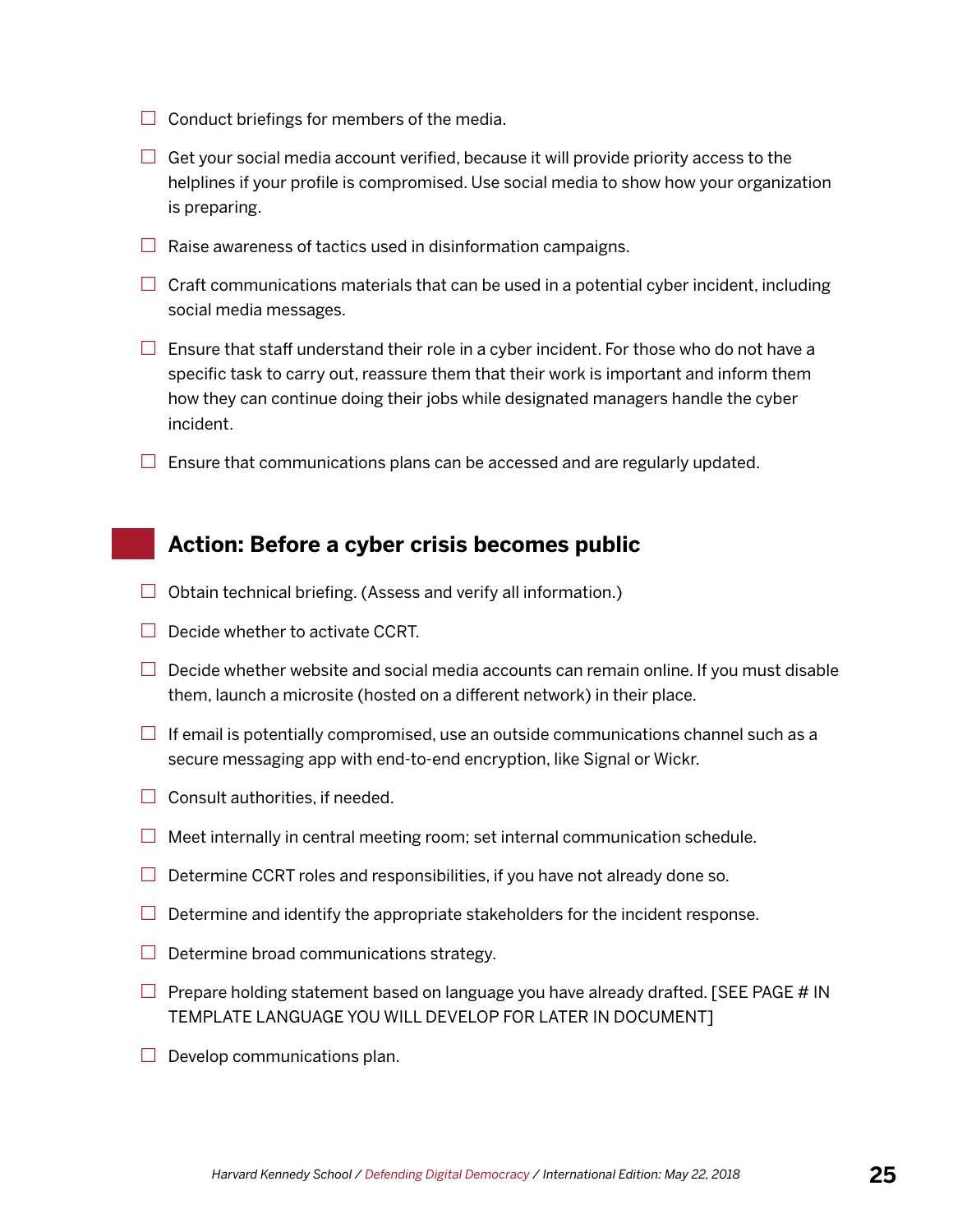- $\Box$  Draft additional communications required to execute plan, including a communications rollout plan (includes communication with media, stakeholders, and employees).
- $\Box$  Establish plan for traditional and social media monitoring.
- $\Box$  Establish media response protocol.
- $\Box$  Notify [ORGANIZATION] employees, if necessary. It may be that only a small group of employees are informed initially. Communicate internally, as needed.
- $\Box$  Notify stakeholders (See list on next page), if appropriate, and galvanize support.
- $\Box$  Begin media (social and traditional) monitoring.

#### **Action: Once a cyber crisis becomes public**

- $\Box$  Fact check: Make sure communications materials reflect current facts.
- $\Box$  Execute rollout plan, including informing media, if appropriate.
- $\Box$  Determine if microsite/web page is needed.
- $\Box$  Record an office greeting for phone system, if necessary.
- $\Box$  Maintain a record of inbound media inquiries and responses. [ADD BULLETS ON FEEDBACK INFO FORM COVERAGE, CONVERSATIONS WITH REPORTERS AND OTHER DATA ON EXTERNAL REACTION]
- $\Box$  Continue media (social and traditional) monitoring.
- $\Box$  Review and revise messaging, as needed, based on feedback.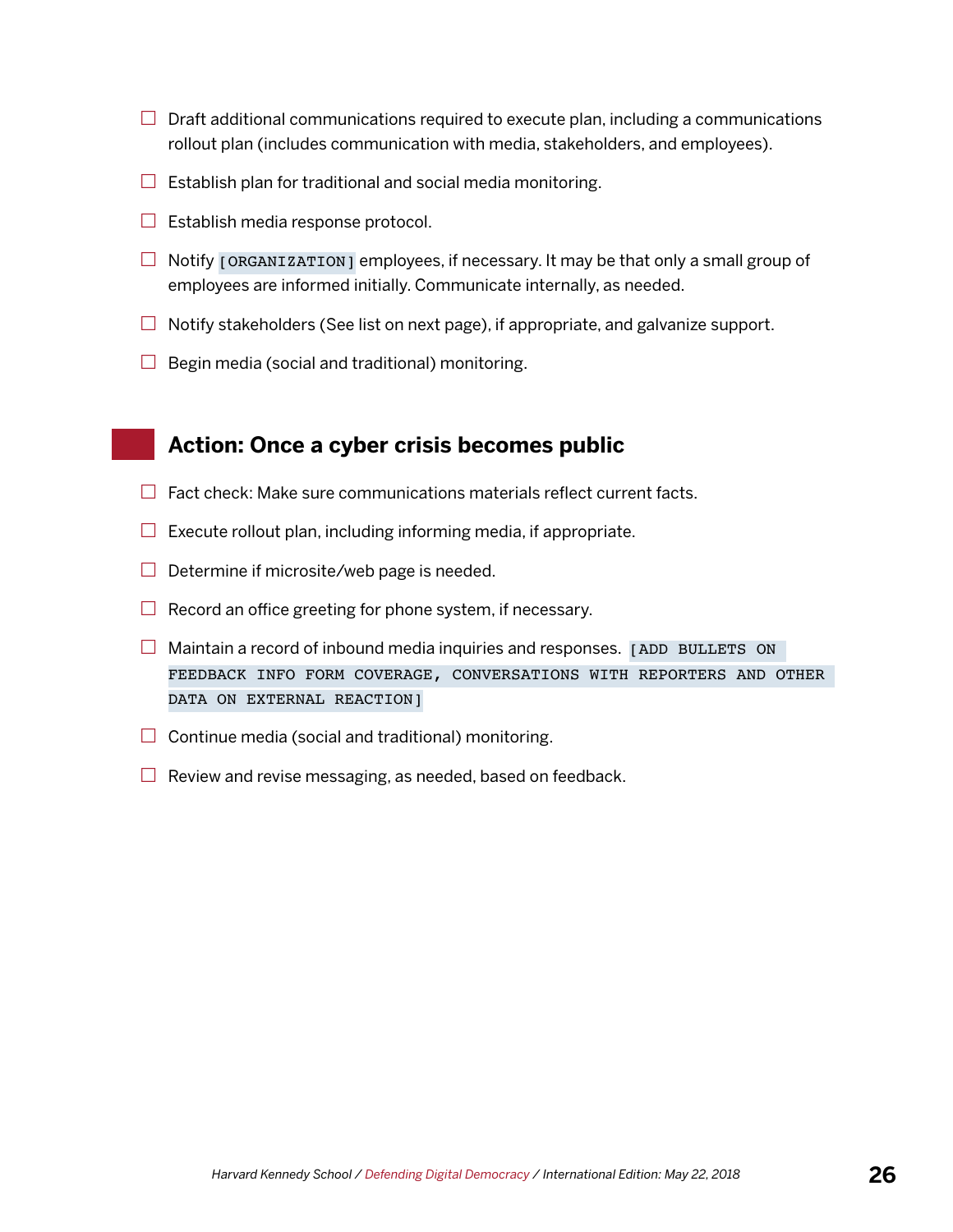#### <span id="page-28-0"></span>**General Media Inquiries Checklist**

#### **Gather basic facts:**

- $\Box$  Story topic/angle/deadline
- $\Box$  Platform (blog, newspaper, television, or radio) plus request content and images
- $\Box$  Other potential interview subjects
- $\Box$  Remember: Only designated spokespeople should speak or provide content.
- $\Box$  Remember: You have rights when you communicate with journalists, especially when asked about technical details you wouldn't be expected to know. "Let me see what I can find out for you" is always an option for a response. This may mean that you return to the reporter without any additional information. You are not obligated to provide details.
- $\Box$  Remember: Reporters are under pressure to produce a story and may shift the pressure to you. Do not speculate to fill gaps for them.

#### **Notify key people:**

- $\Box$  Meet internally.
- $\Box$  Craft media plan. Includes internal plans for staff and stakeholder communications.
- $\Box$  Designate key spokespeople and content providers. Assign tasks.
- $\Box$  Assist in crafting messaging. Reflect key audiences, people affected now, and those who will be affected in the future.
	- $\Box$  Voters
	- $\Box$  Party members and staff
	- $\Box$  Media
	- $\Box$  Government offices
	- $\Box$  Vendors
	- $\Box$  General Public
- $\Box$  Demonstrate leadership by describing the steps you are taking to address this cyber incident. Consider contacting stakeholders who may be affected, especially if you think they may dislike or disagree with your messages.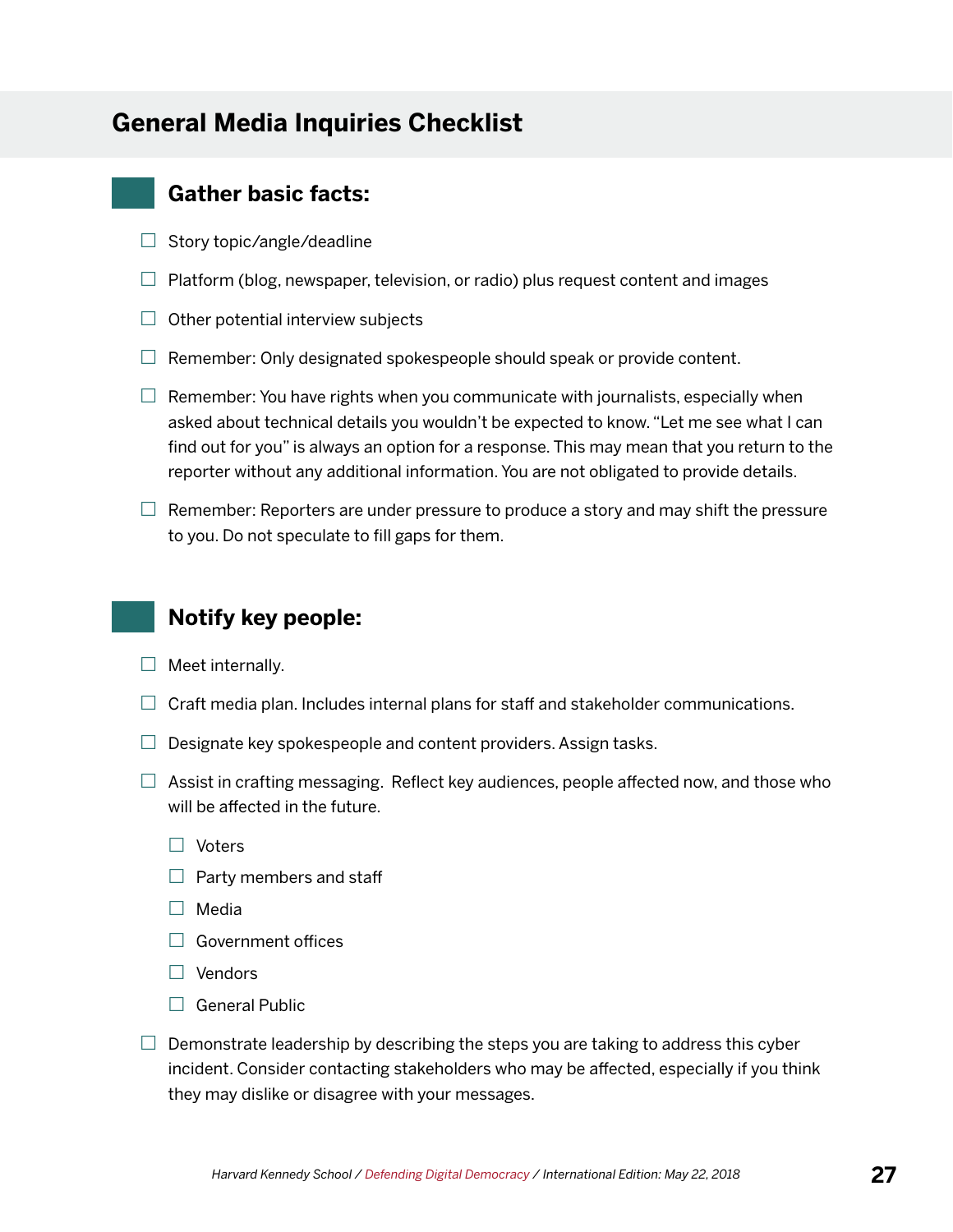## <span id="page-29-0"></span>**General Key Messages and Baseline Communications**

We need to set a baseline understanding for the public that [ORGANIZATION] is taking cybersecurity seriously and integrating best practices throughout the elections process. Below [are/is one (or more) example(s)] of these baseline communications. In addition to a standing website and social media message, develop key messages for [ORGANIZATION'S] cyber preparedness activities and integrate them into current online content and future public remarks by [ORGANIZATION'S] leaders.

Below is one example of baseline communications. For your organization, add relevant additional communications.

#### **Sample Website Message Emphasizing Cybersecurity**

[INSERT GENERAL CYBERSECURITY MESSAGE FROM POLITICAL PARTY.]

#### **Key Types of Communications Materials**

The following materials can be used in any election cyber crisis:

**Core Holding Statement:** The core holding statement is a generic response to be shared with the media or other stakeholders. This statement will not go into detail but will acknowledge that your organization is investigating a cyber incident and working to recover from it. Because this statement is written and cleared before a crisis strikes, you can make any necessary modifications and distribute quickly when the need arises.

**Key Messages**: The basis of all internal and external communications materials throughout an incident. This document is the only source of information from which media statements, Q&As, website and social media copy, employee emails, and other communications materials should be drafted. As new information becomes available, the key messages should, in turn, be updated and circulated to relevant officials.

**Master Q&A:** The Q&A should be used for those dealing with members of the media and other stakeholders. It should be updated and expanded as specific narratives or lines of questioning emerge, and as more information is known about the incident.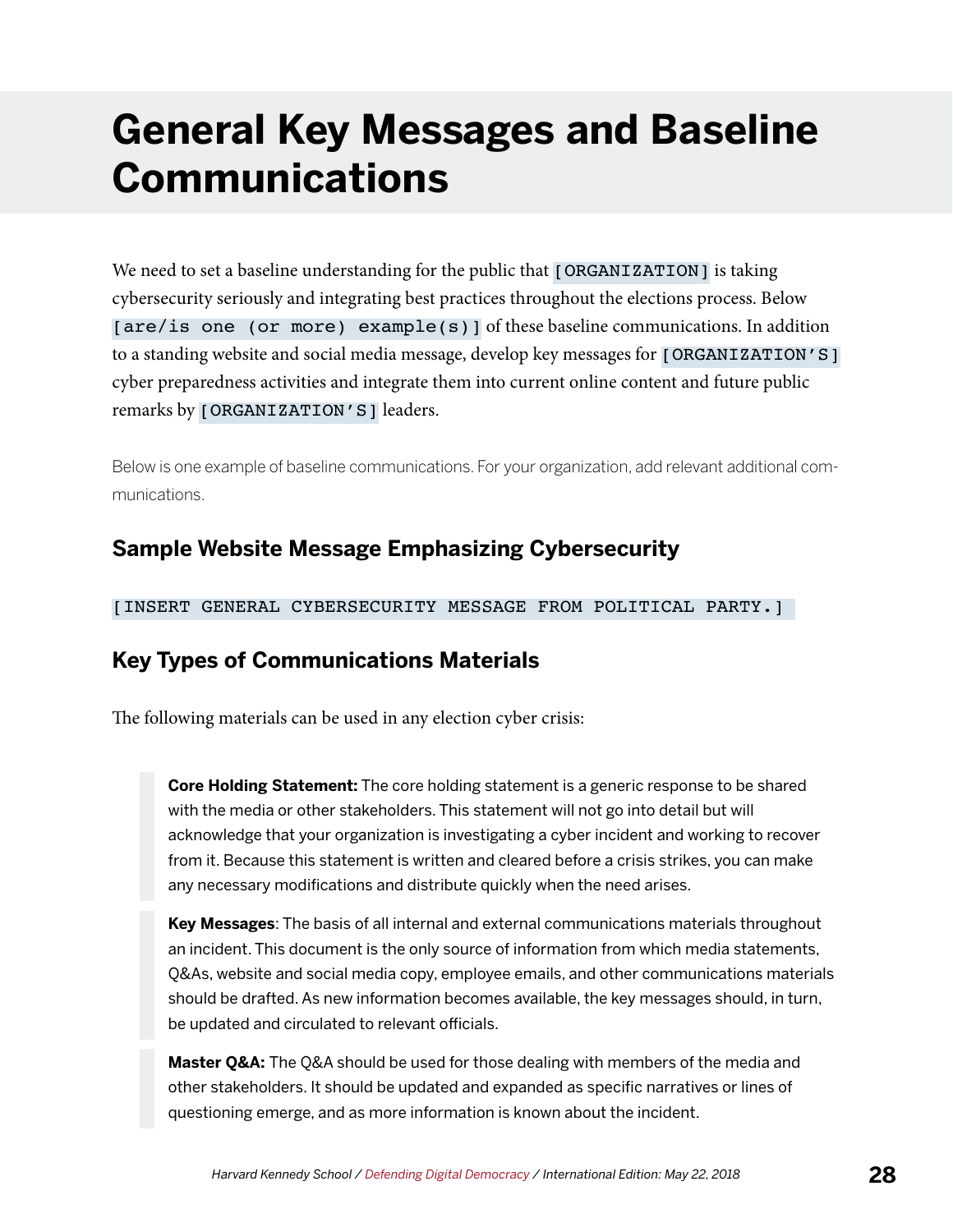#### **General Draft Holding Statement and Master Q&A**

The draft holding statement and Master Q&A will provide a basis for communications about any election-related or campaign/party-related cyber incident. They can be used as interim messages while additional facts are gathered. Answers to the Master Q&A can be used in conjunction with the scenario-specific Q&As.

#### **General Cyber Incident Holding Statement**

[INSERT HERE TEMPLATE LANGUAGE THAT YOU CAN ADAPT IN A GENERAL ELECTION-RELATED CYBER INCIDENT. IT SHOULD INCLUDE AN ACKNOWLEDGMENT THAT YOU ARE INVESTIGATING A [POTENTIAL] CYBER INCIDENT, YOU ARE WORKING WITH RESPECTED OUTSIDE EXPERTS, AND WHERE RELEVANT, WORKING WITH AUTHORITIES. IT MAY ALSO PROVIDE LIMITED DETAILS OF WHAT HAPPENED TO THE DEGREE THAT DETAIL IS REQUIRED TO MAINTAIN PUBLIC CONFIDENCE IN THE ELECTION PROCESS/ SYSTEM. IF POSSIBLE, IT WILL DESCRIBE STEPS BEING TAKEN TO REMEDY THE PROBLEM.]

#### **Master Q&A**

[INSERT HERE ANTICIPATED QUESTIONS YOU WILL RECEIVE FROM A RANGE OF STAKEHOLDERS, POPULATED WITH ANSWERS DRAWN FROM THE KEY MESSAGES ABOVE.]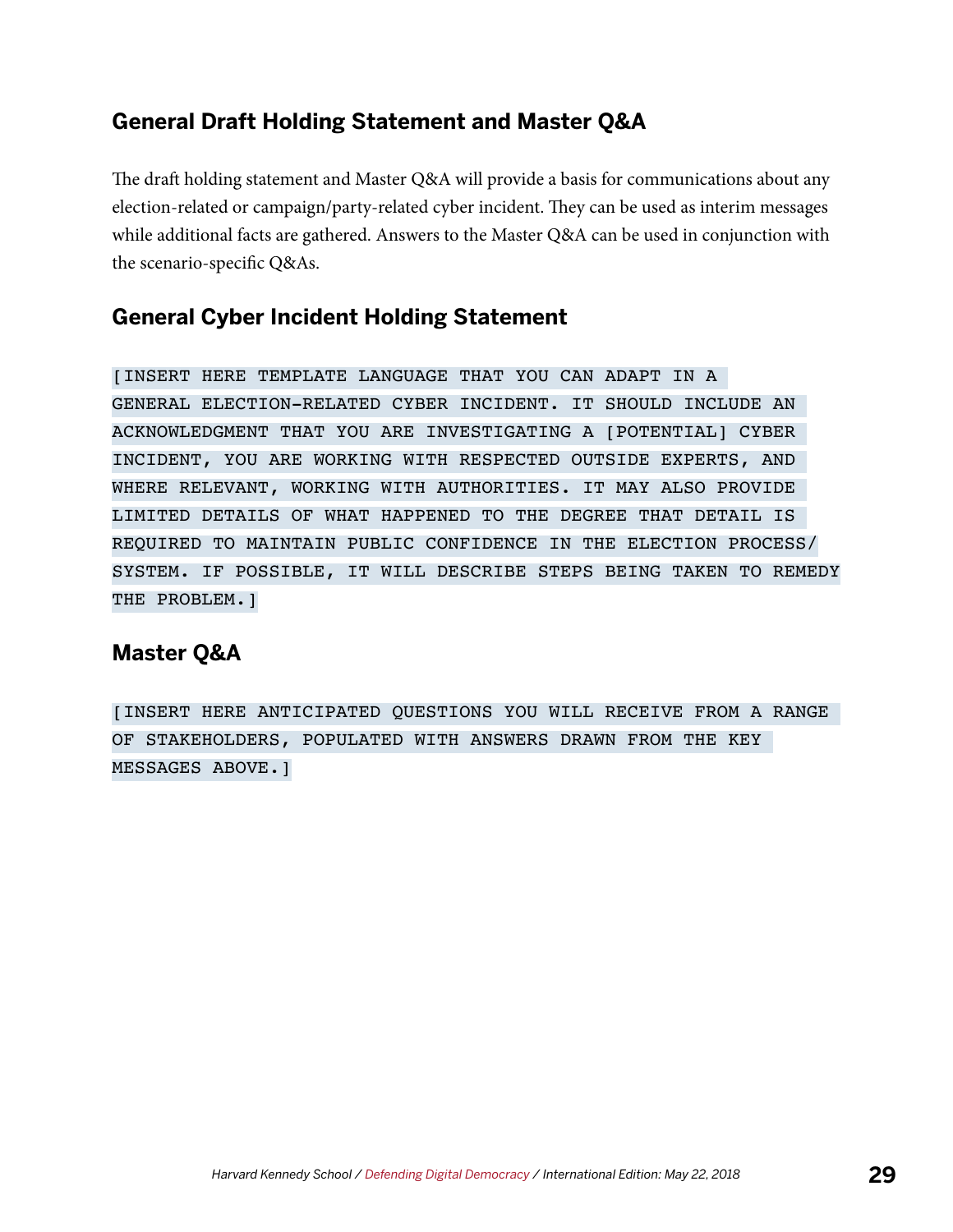## <span id="page-31-0"></span>**Scenarios**

This section is designed to help organizations anticipate different potential scenarios that would require a cyber crisis communications response. The response will vary depending on the specifics of the incident, but planning for scenarios, and rehearsing a communications response, will help organizations identify bottlenecks and develop generic materials that can be modified as circumstances require.

#### **Scenario Components**

For each scenario, develop the following response materials:

**Holding Statement:** Template response for the media and other stakeholders if news of a cybersecurity incident leaks and an immediate response is needed.

**Specific Q&A:** Anticipated questions and draft answers specific to this scenario, which are derived from the holding statement and aligned with key messages.

**Key Messages**: Points similar to the holding statement that facilitate guided conversations about a specific cyber situation.

**Sample Tweet:** Sample tweet that can be adapted for other social media posts.

**Other Key Stakeholder Communications:** Communications developed for other stakeholders, such as counterparts in other parties or countries.

#### **Sample Scenarios**

Organizations should consider the types of scenarios that are most likely to occur or that would have the highest impact.

[NOTE: Some possible scenarios follow, as well as bracketed recommendations on how to approach the response. This Template does not include sample response materials (holding statement, Q&A, etc.) because they will differ widely among organizations. Organizations should develop these materials and include them as part of scenario planning.]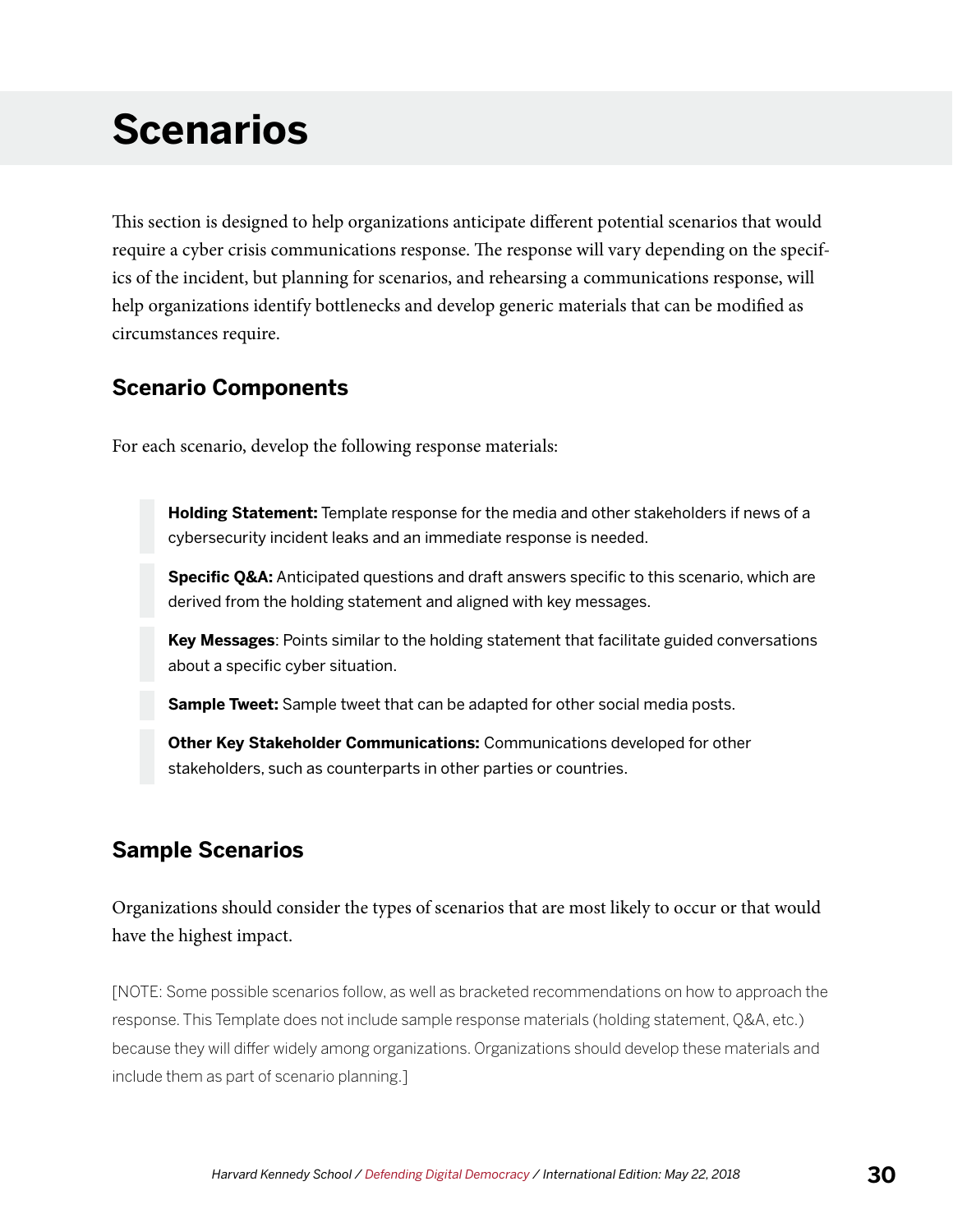#### <span id="page-32-0"></span>**Scenario 1: Insider Threat**

A member of your organization's staff with privileged access to sensitive materials, including political strategy documents, opposition research, personnel records, and other materials becomes disillusioned with the organization. The staffer publishes the documents online.

**Possible Response:** Response should acknowledge that your organization has been the victim of a malicious cyber incident but should avoid describing the magnitude of the breach or discussing any leaked documents in detail. It will take time to fully investigate the incident, so any statement you make about the extent of the problem could later be proven incorrect. Remind the media that these documents were taken by a malicious actor with a hidden agenda. You may also consider ways to update and, if possible, reassure your organization's supporters.

#### **Scenario 2: Social Media Accounts Targeted**

Your organization uses social media as a primary means of communicating with supporters. Despite your best security precautions, a malicious actor gains access to your social media (i.e., Facebook or Twitter) account(s) and begins posting messages designed to alienate your supporters.

**Possible Response:** Your initial statement should identify the compromised account(s) and redirect followers to a different, trusted source. It may take time to restore access to your account, so in the meantime, use all other channels—such as television, radio, and other social media accounts—to disseminate your message. Avoid speculating about the identity or motives of the malicious actor who compromised the account; early information can be inaccurate.

#### **Scenario 3: Tampering with Election Reporting**

Malicious actors gain access to the online platform that election officials use to report vote totals to the public on Election Day. While the true count shows that your party is likely to gain a large number of seats, the election website is showing false results that put your party significantly behind. Before the issue can be corrected, the media uses the incorrect information to report that your party is expected to lose ground to opposition parties.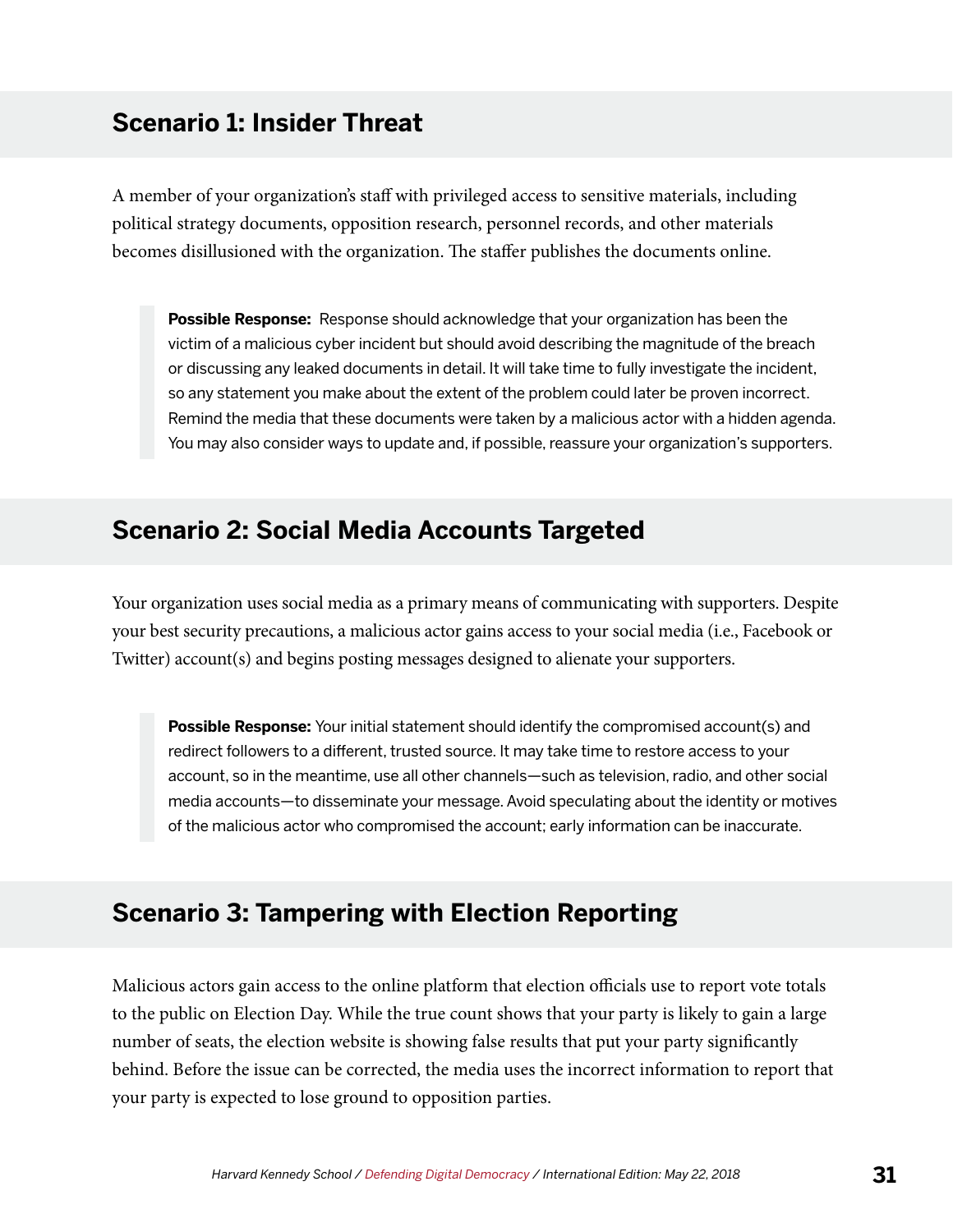<span id="page-33-0"></span>**Possible Response:** The goal of your statement is to stop the media from reporting the false results as fact and to avoid a situation where the public believes the inaccurate results. The election authorities will likely have their own communications response as well. Your initial statement should be cautious, as you need to avoid undermining confidence in the election as a whole, while also raising awareness that there is a serious inaccuracy. Speed is essential: if the public begins to believe the false results, then the true results could be perceived as fake. Your statement should state that the election authority website appears to have been compromised and differs substantially from the correct vote tally.

#### **Scenario 4: Tampering with Voting Process**

As polls open on Election Day, a malicious actor exploits a vulnerability in electronic pollbooks that causes them to fail simultaneously. Poll workers are forced to use a limited number of paper backups, creating long lines at polling places, frustration, and concern about the potential impact on the election. Moreover, the electronic pollbook failures appear to be concentrated in areas that are expected to vote for your party.

**Possible Response:** Unlike the previous scenario, this one could have a possibly determinative effect on the election outcome. Your initial statement should still be cautious, as additional information may change your view of the incident (i.e., if it later becomes apparent that the pollbook failures were widespread and equally affected areas that tend to support opposition parties). Additionally, an incautious response could provoke a strong—and even violent—response from supporters. The statement should say that you are monitoring the situation and have concerns about the effect of the pollbook failures on the election results but that the information is still preliminary. Once the true extent of the incident is clear, later statements can advocate for appropriate remedies.

#### **Scenario 5: Disinformation Campaign**

On Election Day, a large number of social media accounts post false information about the conduct of the election. The posts appear to be intended to suppress turnout and damage public confidence in the results. Claims made in the posts include: long lines in specific polling places, where there are no lines, and election workers are discarding ballots marked for a particular candidate, when they are not. Journalists begin reposting some of these false posts. One of the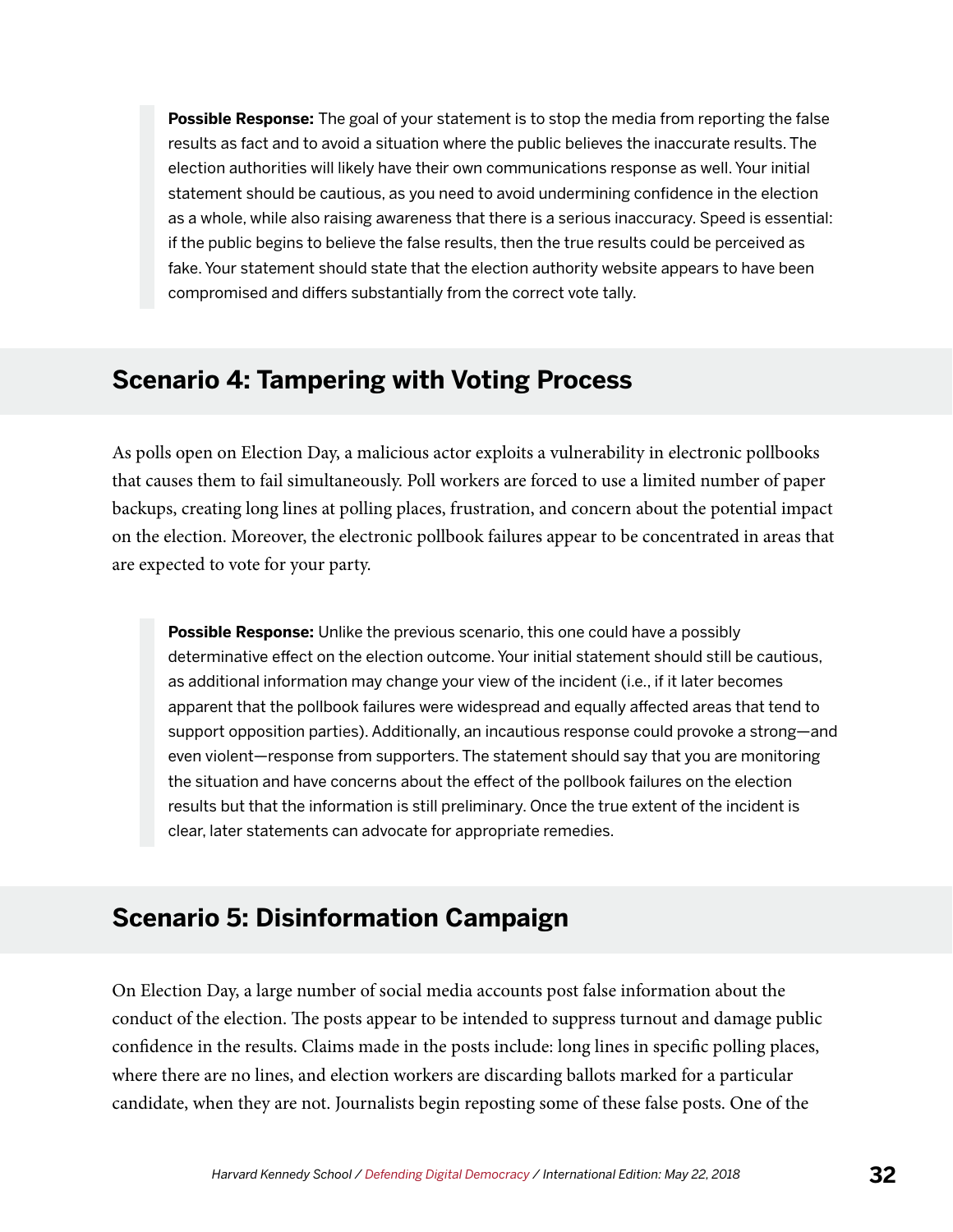<span id="page-34-0"></span>candidates in the race begins to amplify the false information, saying that the reports are evidence that the election is rigged.

**Possible Response:** Your goal is to counter disinformation with accurate, reliable information. Your statement should draw attention to the fact that there is an organized disinformation campaign underway but should be careful not to repeat or amplify the disinformation. The statement should highlight the facts rather than repeating and rebutting each false claim. It should also be short, concise, and distributed via every possible platform (social media, television, radio, etc.) See also the "Best Practices for Countering Disinformation" section.

## **Conclusion**

We hope that this Template provides a good start for political parties and campaigns that are seeking to develop a cybersecurity communications response plan. We also hope the guidance and format of this Template helps organizations prepare for, and manage, the emerging and evolving cyber risk to our elections process. As with all communications plans, we recommend that you regularly update your plan to account for changes in organizational structures and personnel.